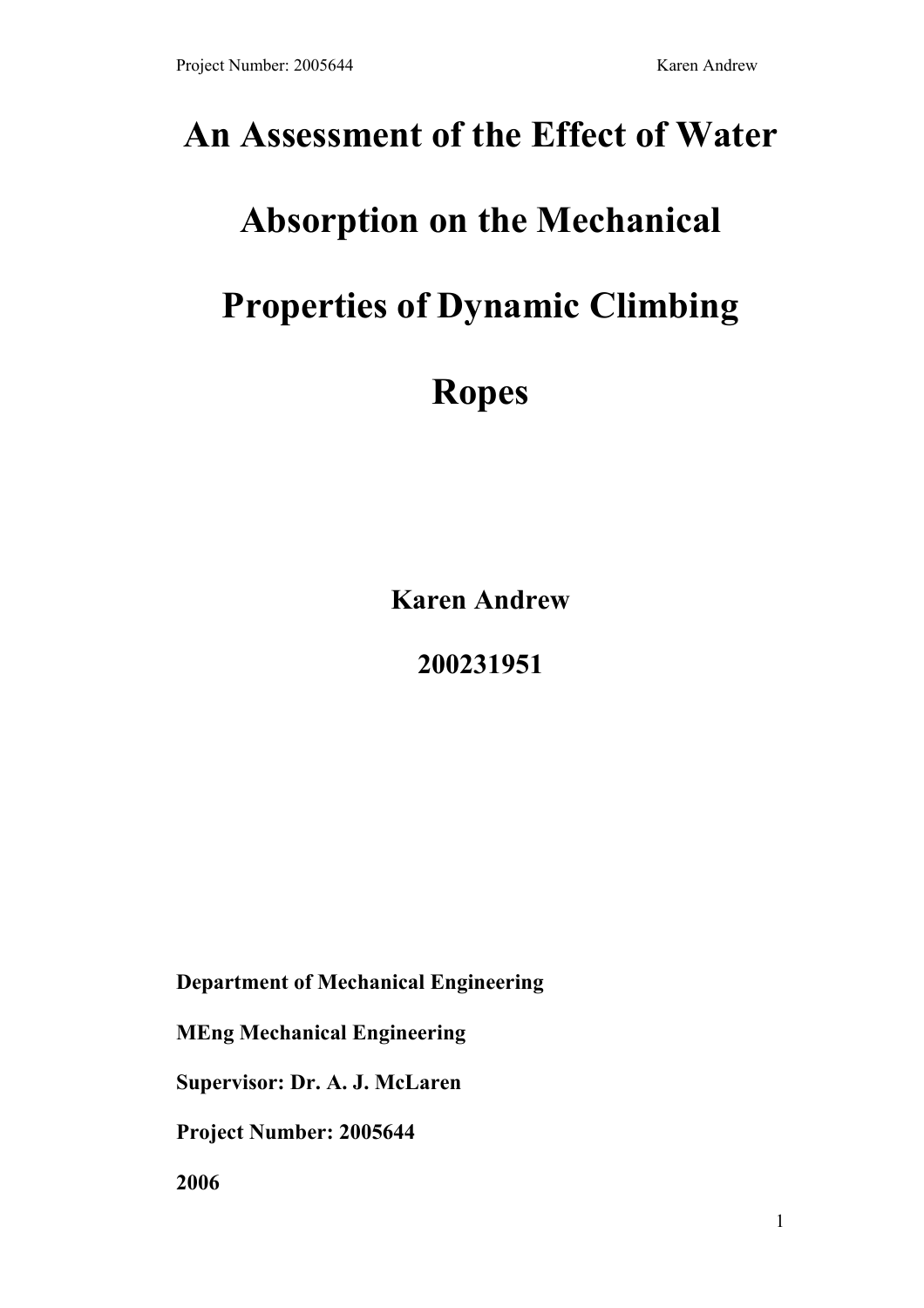## **Abstract**

From previous research it was found that dynamic climbing rope became plasticized during water soaking treatments, but this effect was partially reversed during drying. The aims of this study were to determine whether the plasticization of the rope becomes permanent over repeated wetting and drying cycles and what effect this has on the mechanical properties of the climbing rope. Absorption tests were also carried out to investigate the water absorption of the ropes during the wetting and drying cycles.

Two different samples of rope, one with dry treatment coating and one without were studied. The non-dry treated samples were conditioned in salt and fresh water, whereas the dry treated samples were only conditioned in fresh water. Dry treated samples were also subjected to wear conditioning. All samples were tested in Tinius Olsen 81000 slow tensile testing machine. Strength and extension results were obtained, from which strain and strand modulus results were calculated.

The results suggest the plasticization of nylon becomes permanent with repeated wetting and drying lowering the strength of the samples. Salt water samples retain the salt content of the water after drying though it does not adversely affect the strength of the rope. Dry treated samples do not seem to be affected by wear and water conditioning although it is felt further study in this area would be beneficial.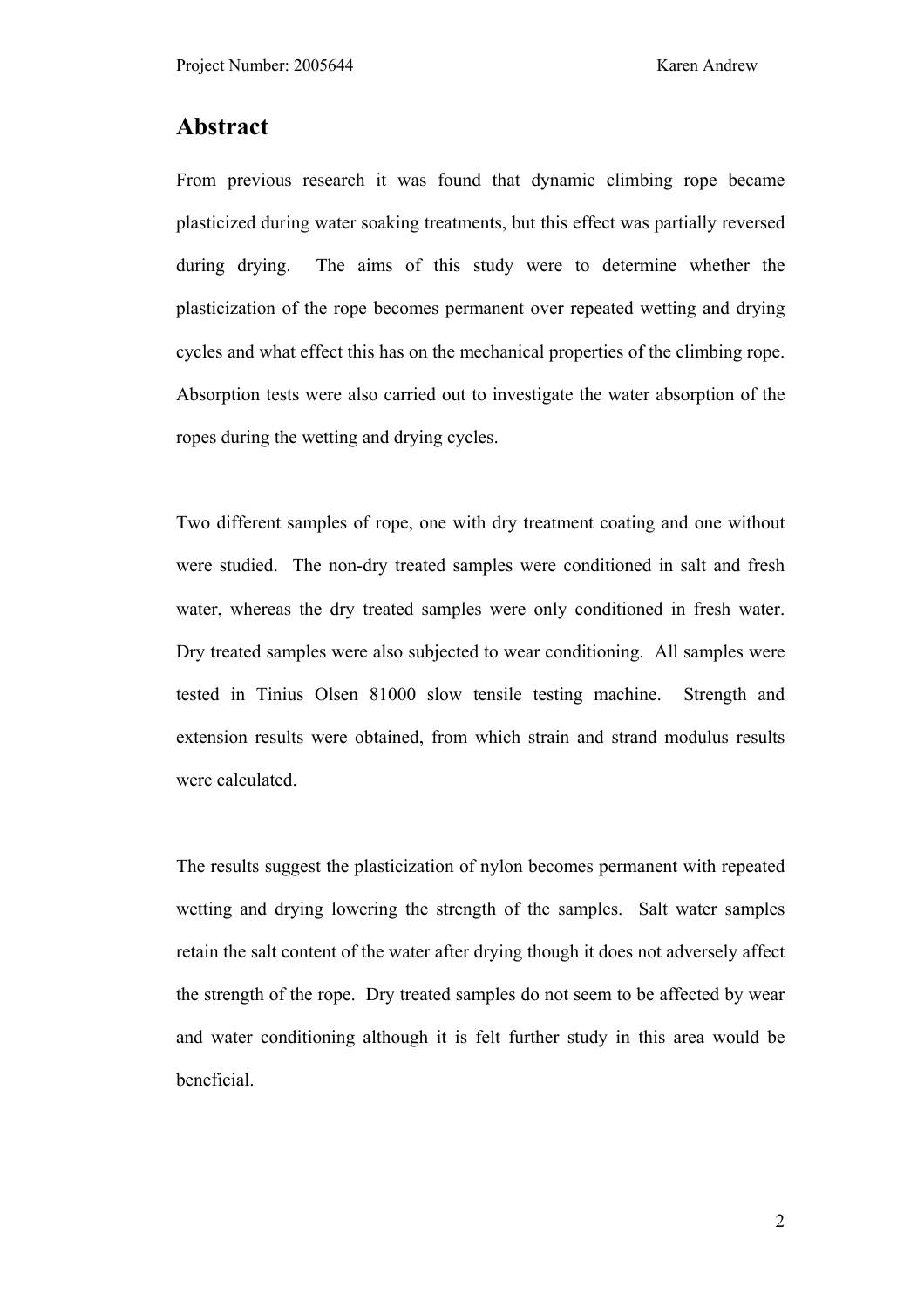## **Nomenclature**

- $n =$  Sample size
- s = Standard deviation
- $x =$ Sample data
- $\bar{x}$  = Sample mean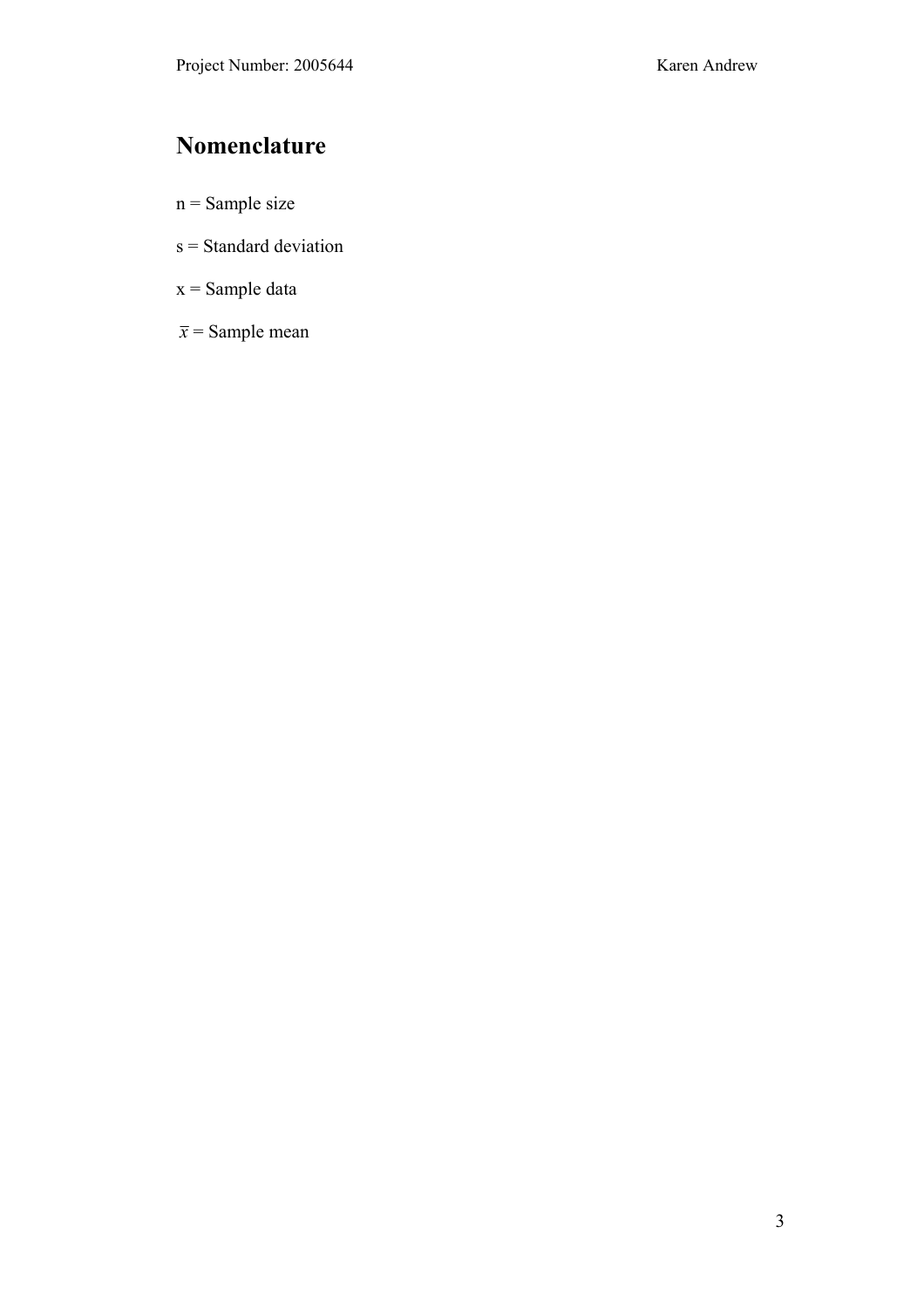## **1.0 Introduction**

A climber's lifeline is his rope, it is his only protection should he fall. The rope absorbs the energy from the fall, by stretching and reduces the force transmitted to the climber's body, saving him from injury. Modern climbing ropes are constructed from nylon 6 or nylon 66. From research it is known that water has detrimental effects on the strength of nylon **[1]**. However, there is little known about how water absorption affects dynamic climbing ropes and even less about the effects of usage on water absorption on dry treated climbing ropes, and the associated consequences for the mechanical properties.

Climbing can be split into three main activities: top roping, lead climbing and abseiling. A short explanation of each will be given for clarity. For top roping a fixed anchor point is set at the top of the climb, a rope is attached and the two halves are dropped to the bottom. The climber is tied into one end via his harness and his partner, known as belayer, secures the other end to his harness via a friction device, known as a belay device. In lead climbing the lead climber ties in to one end of the rope and the belayer passes a few metres of rope through the belay device before attaching himself to it. As the lead climber climbs he places gear or protection, temporary anchor points, which the rope is clipped into. These are designed to take the weight should the climber fall, figure 1. Abseiling is the controlled descent on a rope using friction devices to over come steep ground, often used by climbers at the end of a climb **[2]**.

4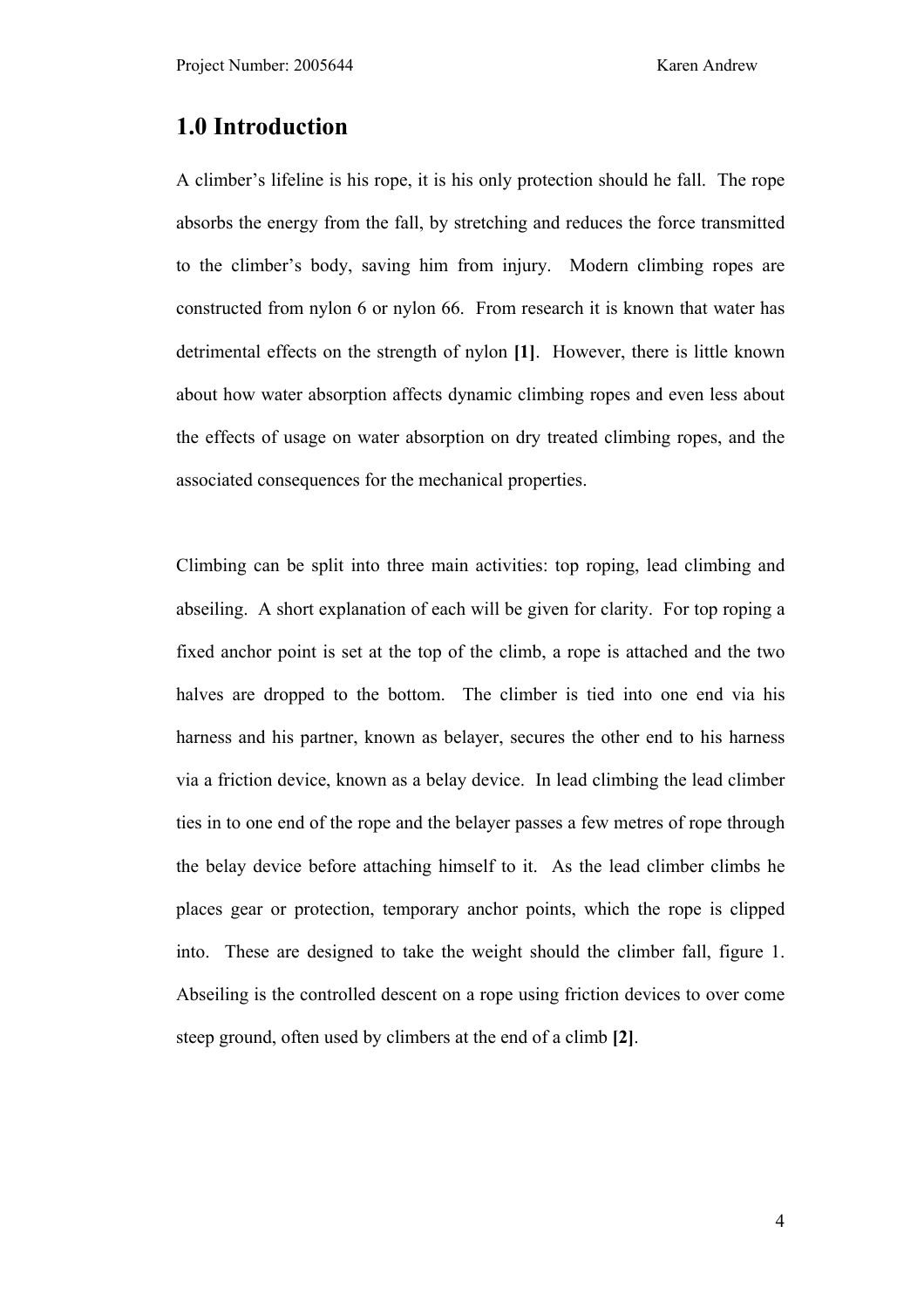

**Figure 1 - Set up of lead climbing** 

The early climbing ropes were originally made from natural fibres such as hemp or manila, twisted and 'hawser laid' **[3]**. Modern climbing ropes are made from nylon with a kernmantel construction. In this construction, a sheath (the mantle) is tightly braided about a core (the kern). Modern mountaineering ropes are classified into four classes, single, half, twin and tour rope, which are approved by the UIAA (Union International des Associations d'Alpinisme). Each rope must be clearly marked with a standard label indicating which class it belongs to **[2]**. Single ropes are designed to be used on their own, to protect leader falls. Classically they have diameter 11mm. Half ropes are used doubled up to protect leader falls; rope drag can be reduced by clipping into protection selectively with either rope. Diameters range from 9mm-8.1mm. Twin ropes are used in a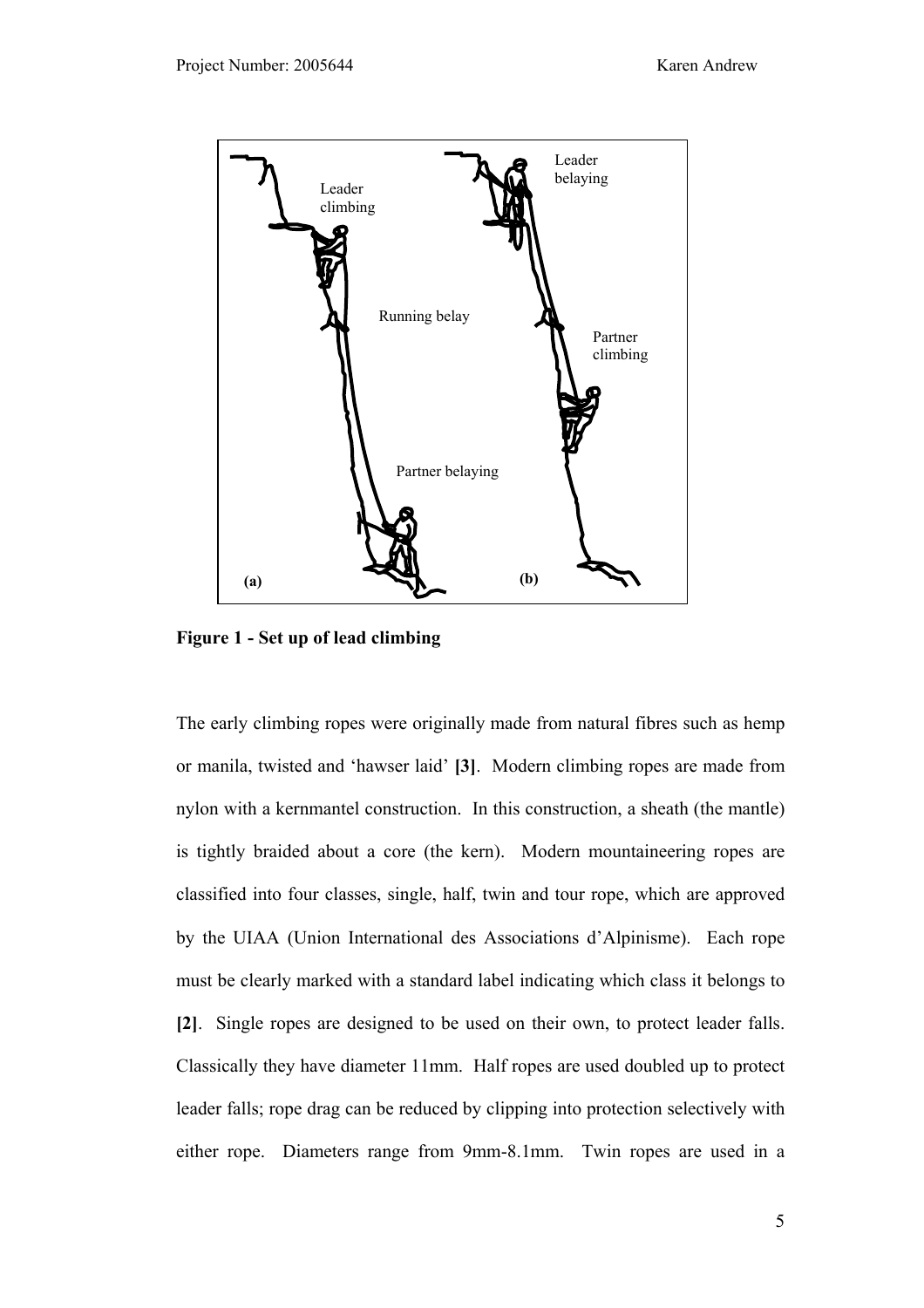similar way to half ropes, but both ropes have to be clipped into all pieces of protection. Tour ropes are used for mountain walking and are not suitable for rock climbing.

Nylon 6 or polyamide 6 has been used to make climbing ropes since the 1950's. Research suggests that exposure to water environments induce permanent changes in the polymer matrix. The main effects of water on polymer matrices are; plasticization, changes in physical properties, i.e. decrease of mechanical moduli, decrease of yield strength, change of yield/deformation mechanisms, hydrothermal degradation, i.e. microcracks, ageing, chain scission through hydrolysis **[1]**. However nylon has many qualities essential for climbing rope production. These include the modulus of elasticity and flexion being specifically qualified for mountaineering ropes, high abrasion resistance, low density, low water absorbency, quick drying, yarn is rot resistant, good resistance to alkalis and has good dye ability **[4]**.

It is important for climbing ropes not to be overly adversely affected by water, as ropes get wet from days climbing in the rain and exposure to snow during winter mountaineering trips. They are also subjected to salt water when climbing on sea cliffs and stacks. It is thought that the salt left in the rope after drying, after exposure to sea water could possibly act similarly to sand particles. Both particles have sharp edges and could cut the filaments of the nylon strands, although there is no evidence to suggest this of salt particles. Signoretti **[5]** has conducted research investigating how wet and frozen ropes dynamically perform, but there appears to be very little research done on the long term effects of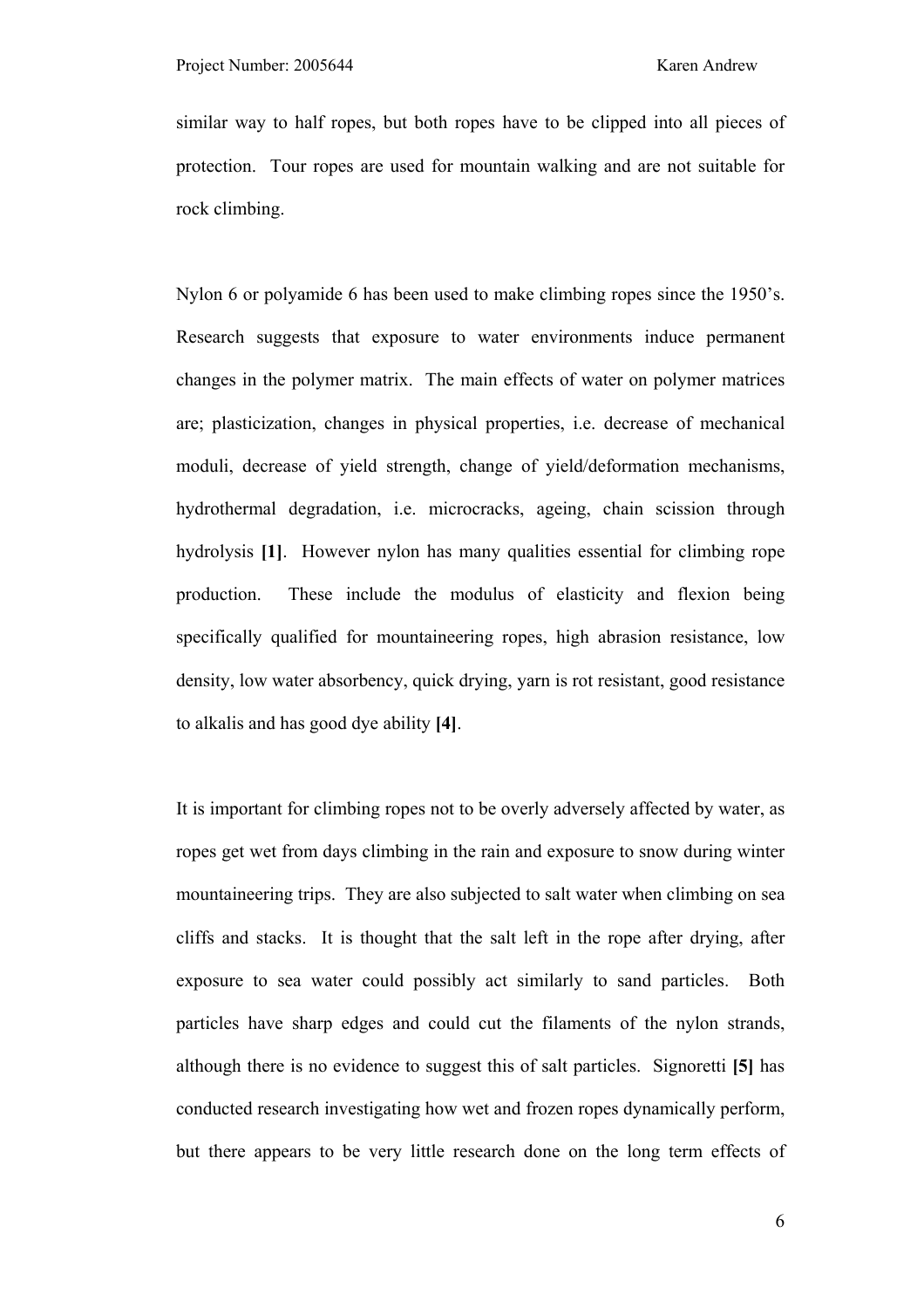repeated wetting and drying on the ropes mechanical properties. Even less research has been done on the effectiveness of new generation dry treated ropes. These ropes have a special coating applied to the sheath or individual fibres to inhibit water absorption. There is no standardized test and different manufacturers use different coatings, meaning comparing them is difficult. It has been found that different coatings behave differently in different tests **[6]**. It is not known whether the coatings wear off with use, although it is a common belief among climbers. These ropes come at a premium, often costing 25% more than their non-dry treated counterparts and climbers want to know whether they

are worth the money.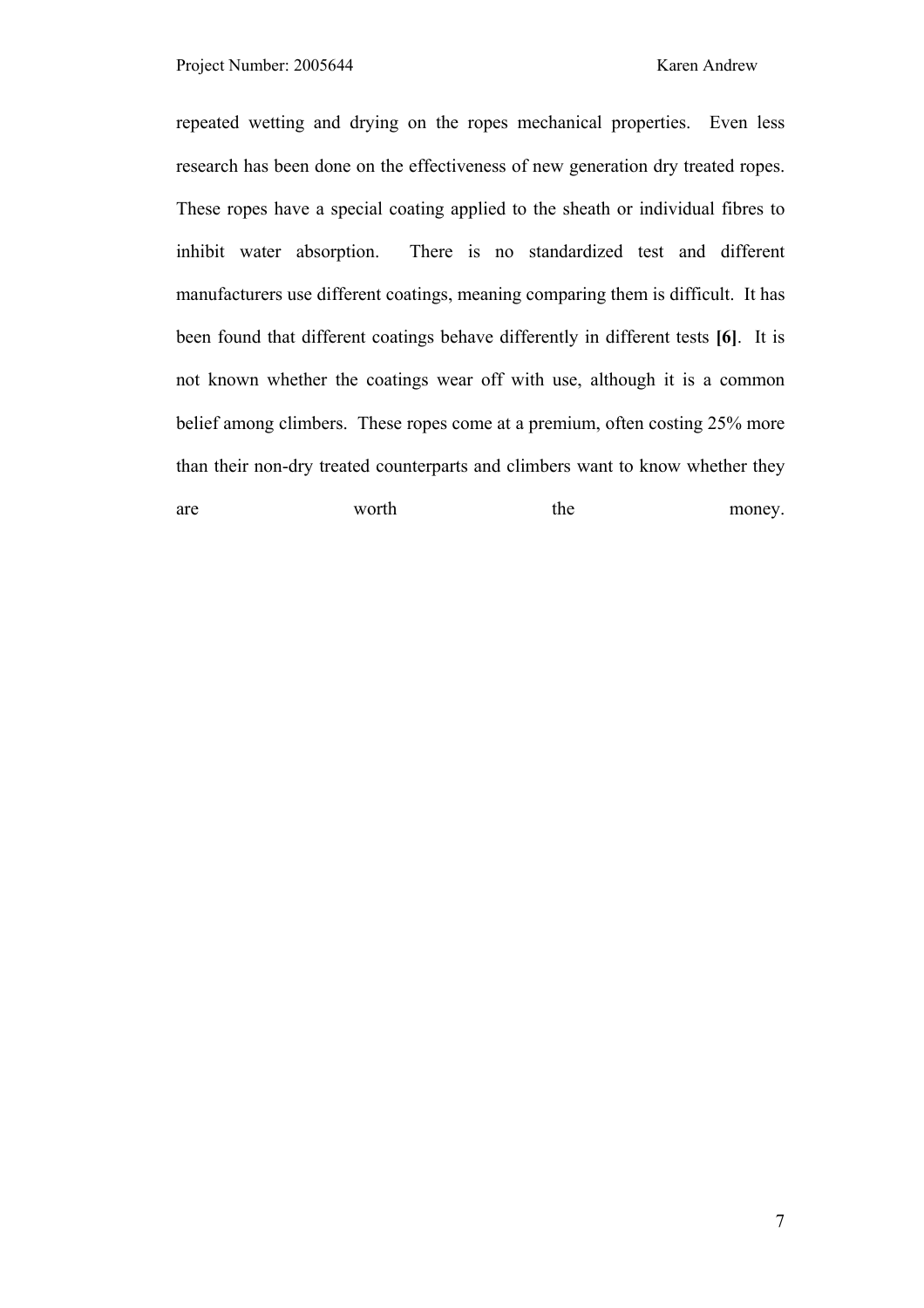## **2.0 Procedure**

### **2.1 Sample Preparation**

All laboratory conditioned samples were produced from an 8.5mm diameter, Nylon 6, half rope manufactured by Mammut (for the rope's technical specification see the appendix). Eleven sample sets were produced from a rope without any chemical dry coating; while a further ten sample sets were produced from a rope with a special dry coat treatment. Each set consisted of six samples and a total of 108 samples were tested. Table 1 details all the samples that were tested. It shows what rope each sample set was made from, what condition they were subjected to and the number of cycles they were conditioned for.

| <b>Sample</b>                     |             | <b>Conditioning</b> | <b>Cycles</b>     |             |                |                |
|-----------------------------------|-------------|---------------------|-------------------|-------------|----------------|----------------|
| <b>Set</b>                        | <b>Rope</b> | <b>Fresh Water</b>  | <b>Salt Water</b> | <b>Wear</b> | <b>Water</b>   | <b>Wear</b>    |
| AA-AF                             | Non Dry     | No                  | No                | No.         | 0              | $\Omega$       |
| C1A-C1F                           | Non Dry     | Yes                 | No                | No          | 16             | 0              |
| C2A-C2F                           | Non Dry     | No                  | Yes               | No          | 16             | 0              |
| D1A-D1F                           | Non Dry     | Yes                 | No                | No          | 8              | 0              |
| D <sub>2</sub> A-D <sub>2</sub> F | Non Dry     | No                  | Yes               | <b>No</b>   | 8              | $\overline{0}$ |
| E1A-E1F                           | Non Dry     | Yes                 | No                | No          | 4              | 0              |
| E2A-E2F                           | Non Dry     | No                  | Yes               | <b>No</b>   | 4              | 0              |
| F1A-F1F                           | Non Dry     | Yes                 | No                | No.         | $\overline{2}$ | 0              |
| F2A-F2F                           | Non Dry     | No                  | Yes               | No.         | $\overline{2}$ | 0              |
| G1A-G1F                           | Non Dry     | Yes                 | <b>No</b>         | <b>No</b>   | 1              | 0              |
| G2A-G2F                           | Non Dry     | No                  | Yes               | No          | 1              | $\Omega$       |
| HA-HF                             | Dry         | No                  | No                | No          | 0              | 0              |
| IA-IF                             | Dry         | Yes                 | No                | No.         | 1              | 0              |
| JA-JF                             | Dry         | Yes                 | No                | Yes         | 1              | 50             |
| KA-KF                             | Dry         | Yes                 | <b>No</b>         | Yes         | 1              | 100            |
| LA-LF                             | Dry         | Yes                 | No                | No          | 4              | $\Omega$       |
| MA-MF                             | Dry         | Yes                 | No                | Yes         | 4              | 50             |
| NA-NF                             | Dry         | Yes                 | No                | Yes         | $\overline{4}$ | 100            |
| OA-OF                             | Dry         | Yes                 | No                | No          | 8              | $\Omega$       |
| PA-PF                             | Dry         | Yes                 | <b>No</b>         | Yes         | 8              | 50             |
| QA-QF                             | Dry         | Yes                 | No                | Yes         | 8              | 100            |

**Table 1 - Listing of all sample sets, rope type and conditioning type and** 

**period**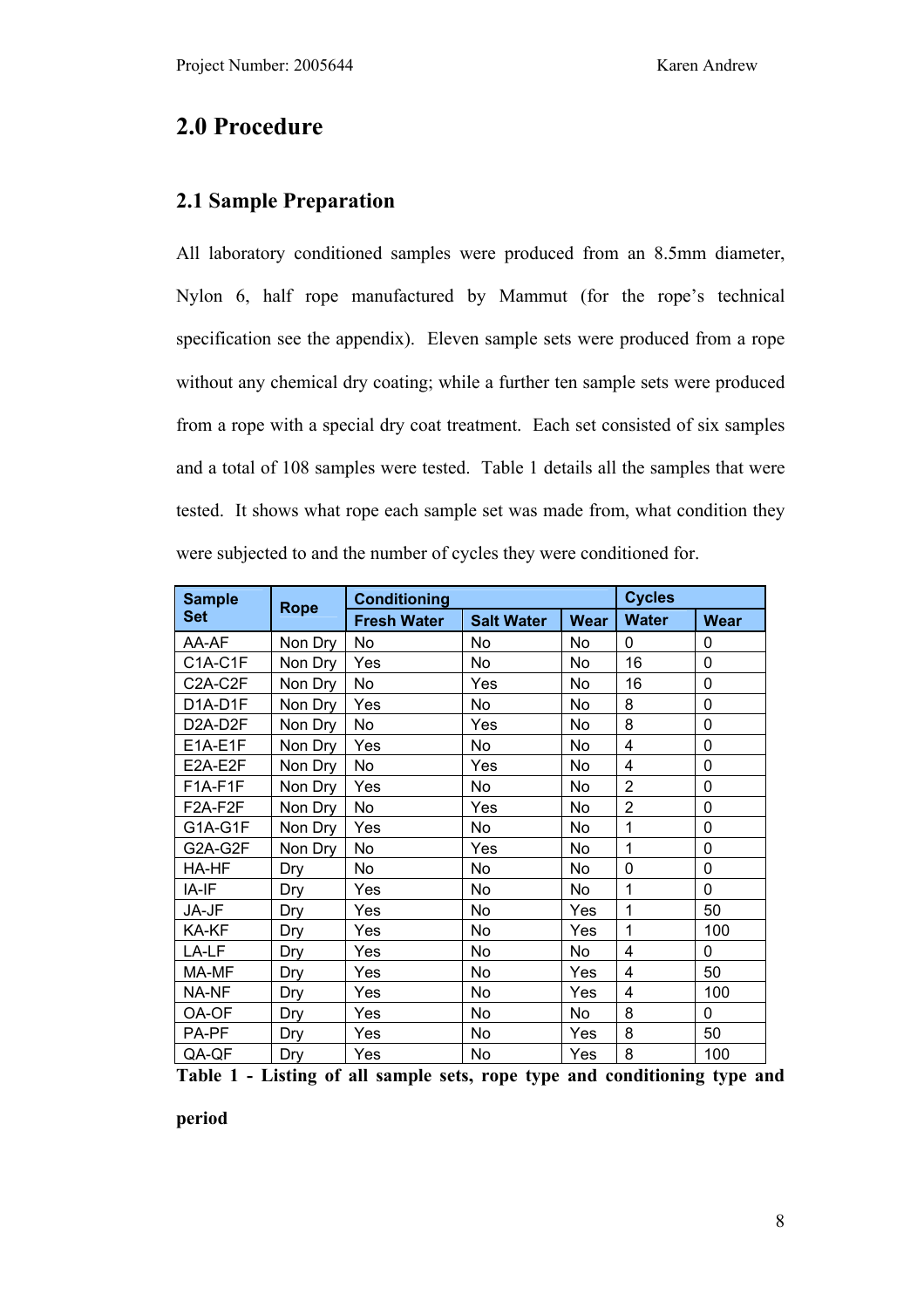The number of cycles indicates how many times the rope was conditioned; this was heavily influenced by the total time available for testing. Water cycles consisted of the samples being submerged in water for 8 hrs, then taken out and dried naturally for 40 hrs. This cycle length was chosen as 8 hrs of wetting would simulate a long day of climbing in the rain. 40 hrs was found to give the rope adequate time to dry out completely. A cycle length of 48hrs was also chosen since this allowed for the wetting part of the cycle to be performed during the working day and allow two cycles to be completed per week.

#### **2.1.1 Rope Preparation**

From a previous study by Smith **[7]** it was found that the optimum rope length for testing was 2.5 m. Before conditioning, with exception to the wear conditioning, the ropes were cut to the appropriate length using a gas fuelled hot cutting knife.

#### **2.1.2 Baseline Tests**

Samples AA-AF and HA-HF were tested in an unconditioned state. This allowed for the measurement of baseline performance of the rope in terms of load capacity and extension.

#### **2.1.3 Fresh Water Conditioning**

The samples were immersed in a container of 40 litres of fresh water. Dechlorinating solution was added to the water to ensure the freshness of the water.

9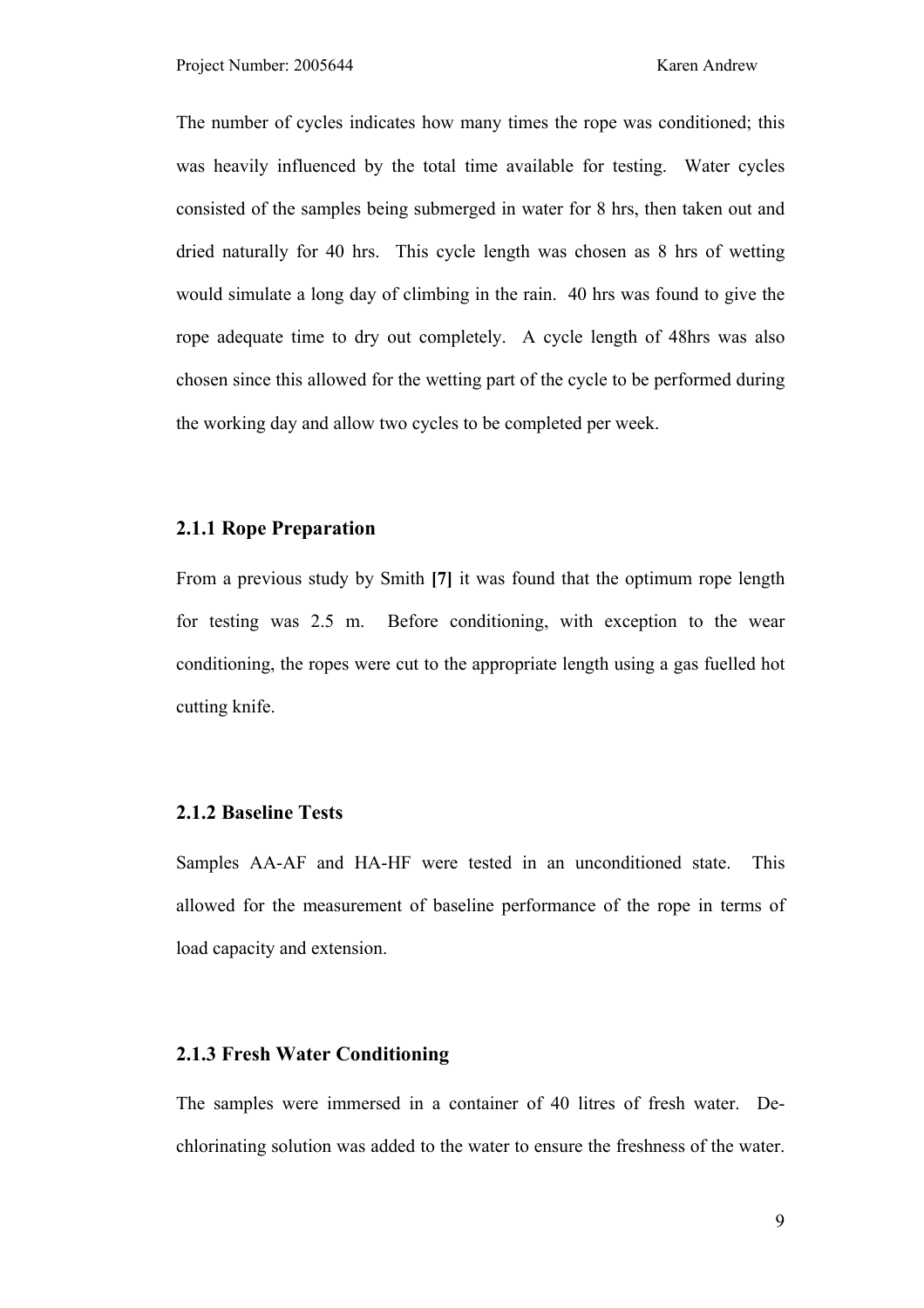After immersion for 8 hrs the ropes were removed and hung out to dry on a drying rack at room temperature. The samples were tested in their dry state.

#### **2.1.4 Salt Water Conditioning**

This conditioning treatment was carried out in the same way as the fresh water conditioning, the only difference being the water was salt water. Instant Ocean aquarium salts were added to 40 litres of de-chlorinated water in a large plastic container. The salts produce water with the same salinity as the sea surrounding Scotland. The correct salinity was obtained by mixing the salt until a specific gravity in the range of 1.020-1.025 was obtained using a hydrometer.

#### **2.1.5 Wear Conditioning**

This treatment was applied to the dry treated ropes only. In the climbing community it is believed that these dry coatings are easily worn off with use, due to friction from belaying and abseiling, although there isn't any conclusive research to back up this common belief. The wear conditioning treatment was used to crudely simulate belaying. A karabiner was attached to a secure point, as if on a harness, the belay device with the rope threaded through it was then clipped into it, as with normal belaying practice. A knot was tied in either end of the rope to stop it running through. The rope was pulled through at a steady pace, using a hand over hand technique. Once the end of the rope was reached, it was pulled back through the belay system in the opposite direction. Once through the belay system was classed as one cycle.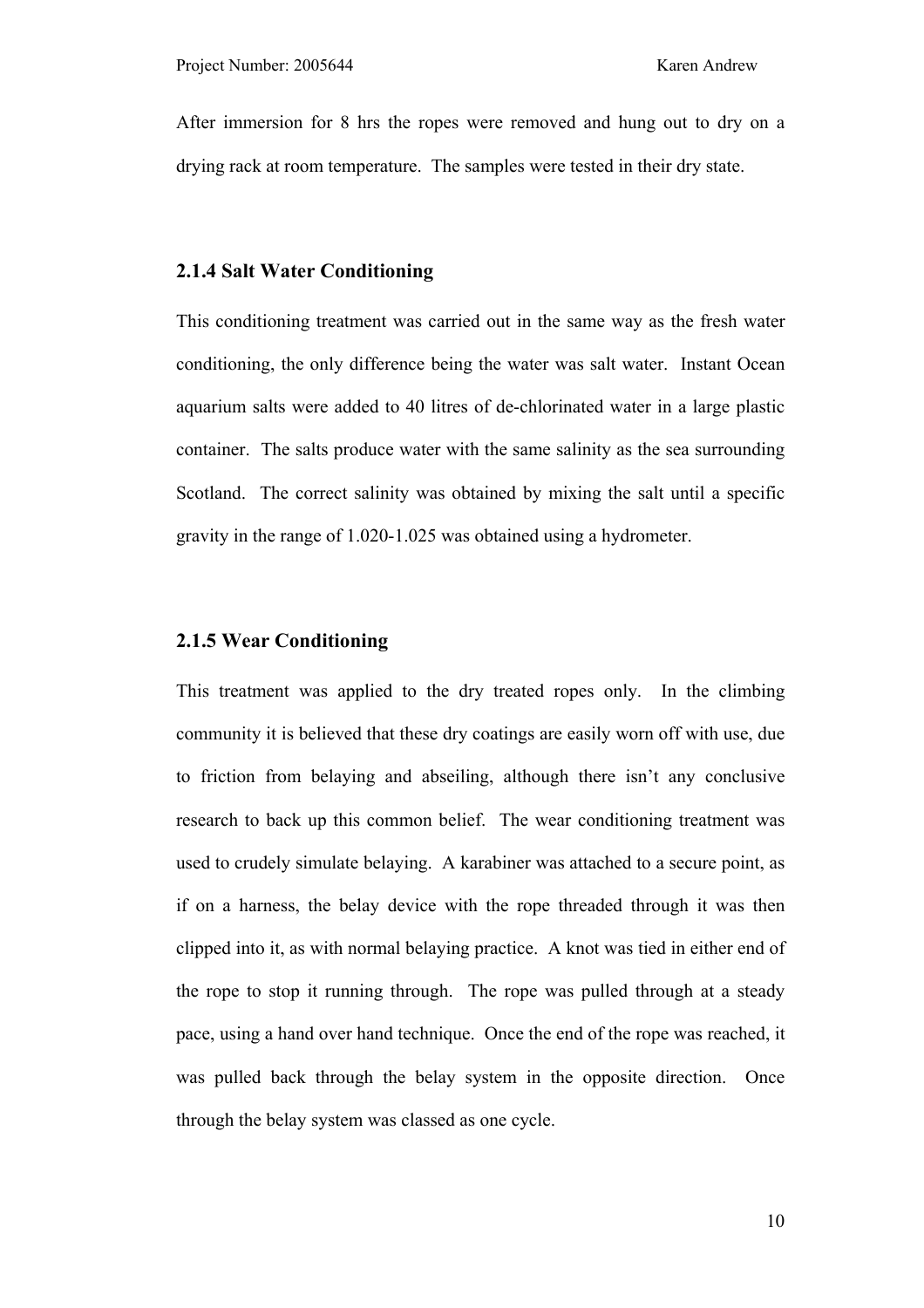#### **2.2 Test Apparatus and Method**

British Standard EN 892 **[8]** deals with safety standards for dynamic climbing ropes. The standardised procedure for testing dynamic climbing rope can be found within it. The procedure uses a dynamic test machine called a DODERO. Since access to one of these machines was not available, it was decided that building a dynamic test rig would not provide suitably accurate results compared to the DODERO. A study by Casavola and Zanantoni **[9]** put forward the idea that static testing can be substituted for dynamic as many tests suggest that elongation speed is independent of the force/elongation curve. The Tinius Olsen 81000 slow tensile testing machine was used for testing. The machine was used as it had a large amount of travel allowing for the large extension of the rope.

Shackles were used to restrain the rope at either end. They were originally designed for testing high strength fabric belts for flat bed lorries. Each shackle consisted of a solid steel drum 110mm in diameter and a pair of parallel plates securing the assembly. The ropes were wound one and a half times around the drums. Locking clamps were attached to the end of the ropes to stop them slipping, a knot was tied in the end of the ropes to stop it slipping through the locking clamps, see figure 2. The drums raised stresses in the ropes such that a true representation of the rope's strength was not obtained. It was not possible for the ropes to be restrained without applying stress but as this study aims to compare the relative strengths of the conditions it was decided that these stresses were not to the detriment of the study.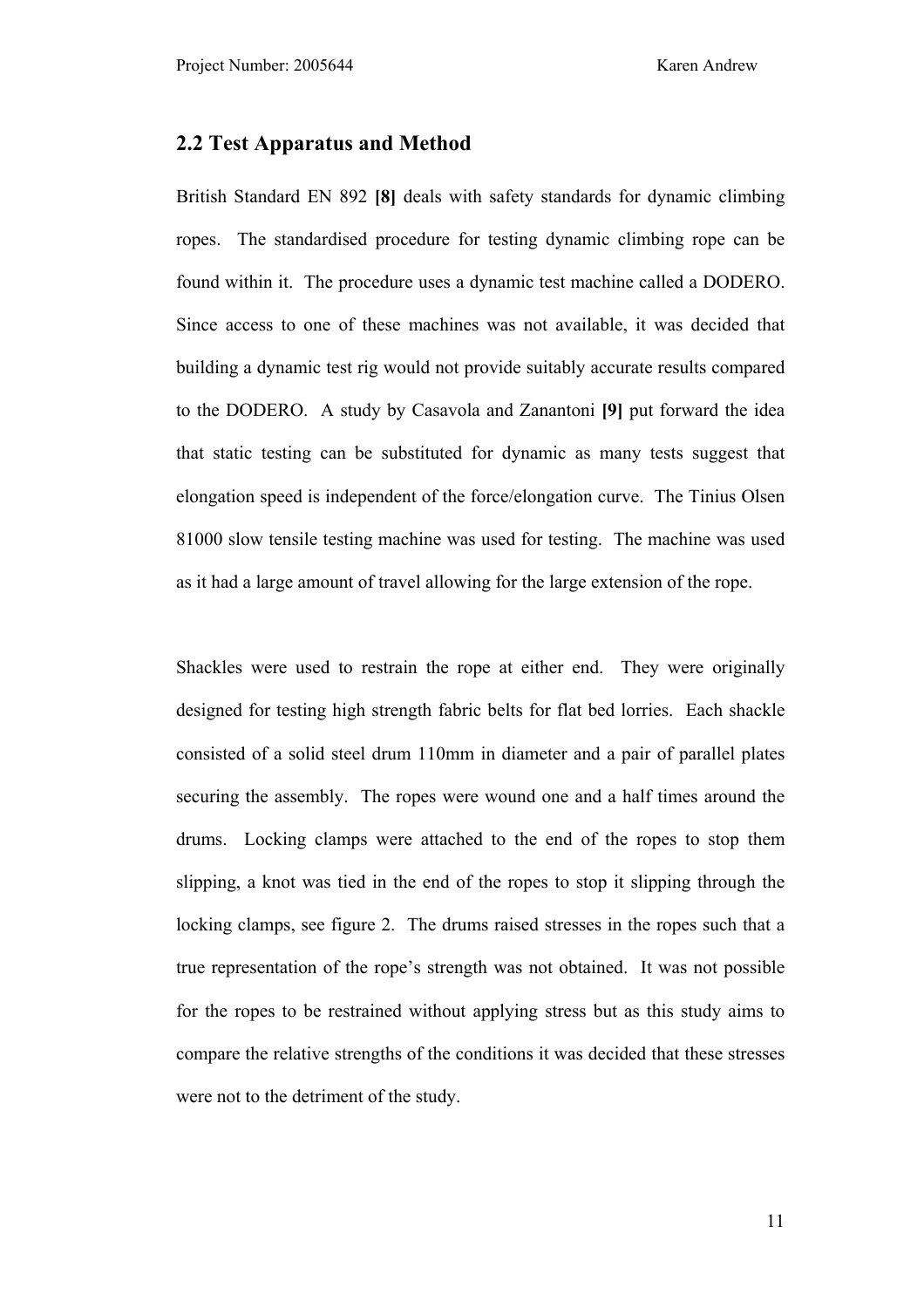The shackles were loaded into the Tinius Olsen 81000 tensile testing machine. The ropes were marked at their midpoints and also 100mm either side of the midpoint. The ropes are loaded into the shackles with the 100mm marks aligned with the centre of the drums, the locking clamps are attached to the end of the ropes and an over hand knot tied to stop them slipping. The testing machine loaded the rope to 1000 lbs, this was approximately 25% of breaking load, it was then stopped and a measure of elongation was taken by measuring the distance between the two 100 mm marks. The ropes were subsequently loaded until failure occurred. The failure load was noted from both the analogue and digital readings from the equipment.



**Figure 2 - Test rig set up and shackle assembly**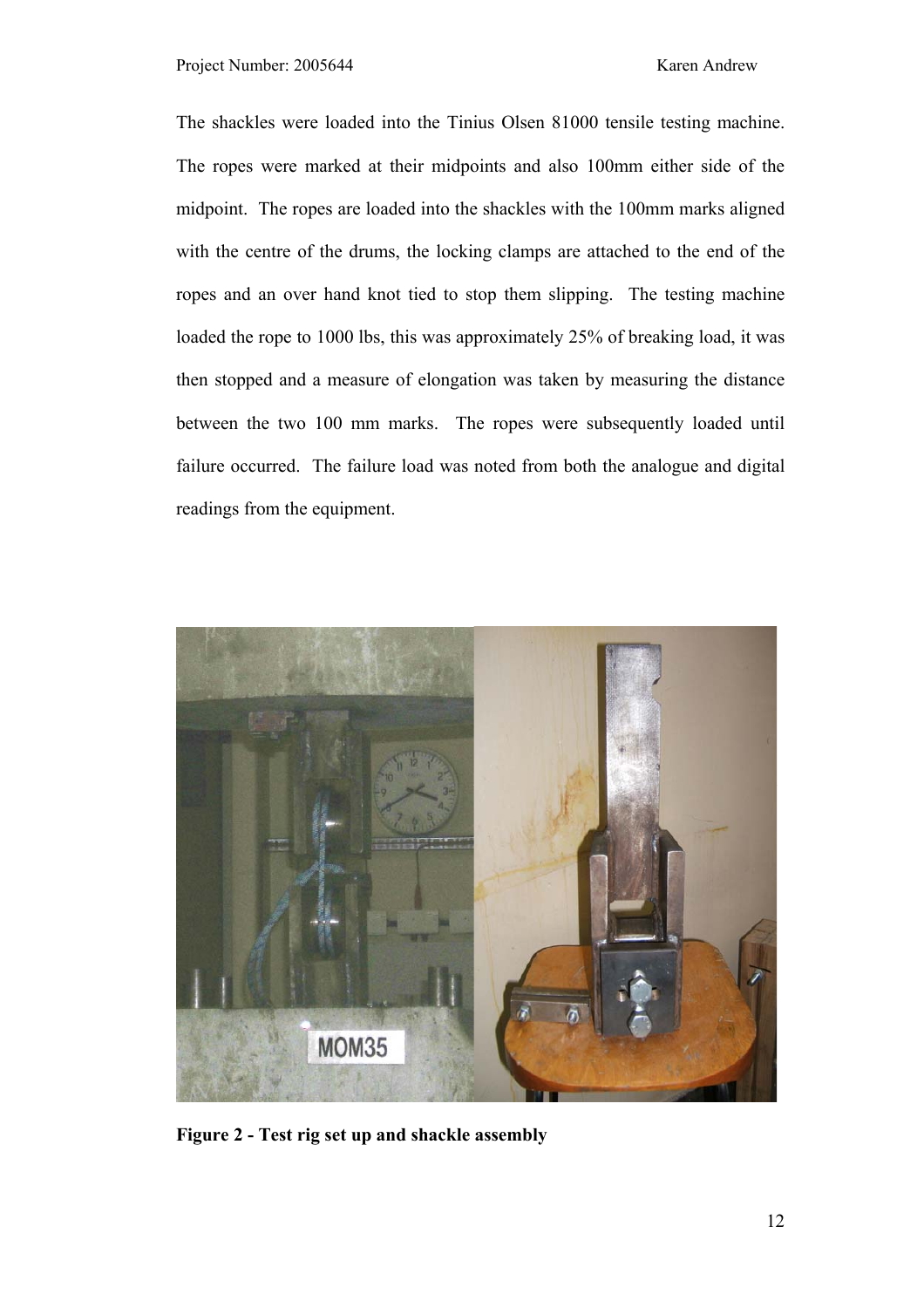The absorption samples were weighed immediately before and after the submersion part of the water cycle. The samples were coiled loosely and weighed on a Precisa 1212M Superbal balance. The samples removed from the water were lightly shaken to remove any surface water before weighing. Mass readings were taken in kilograms to 4 significant figures.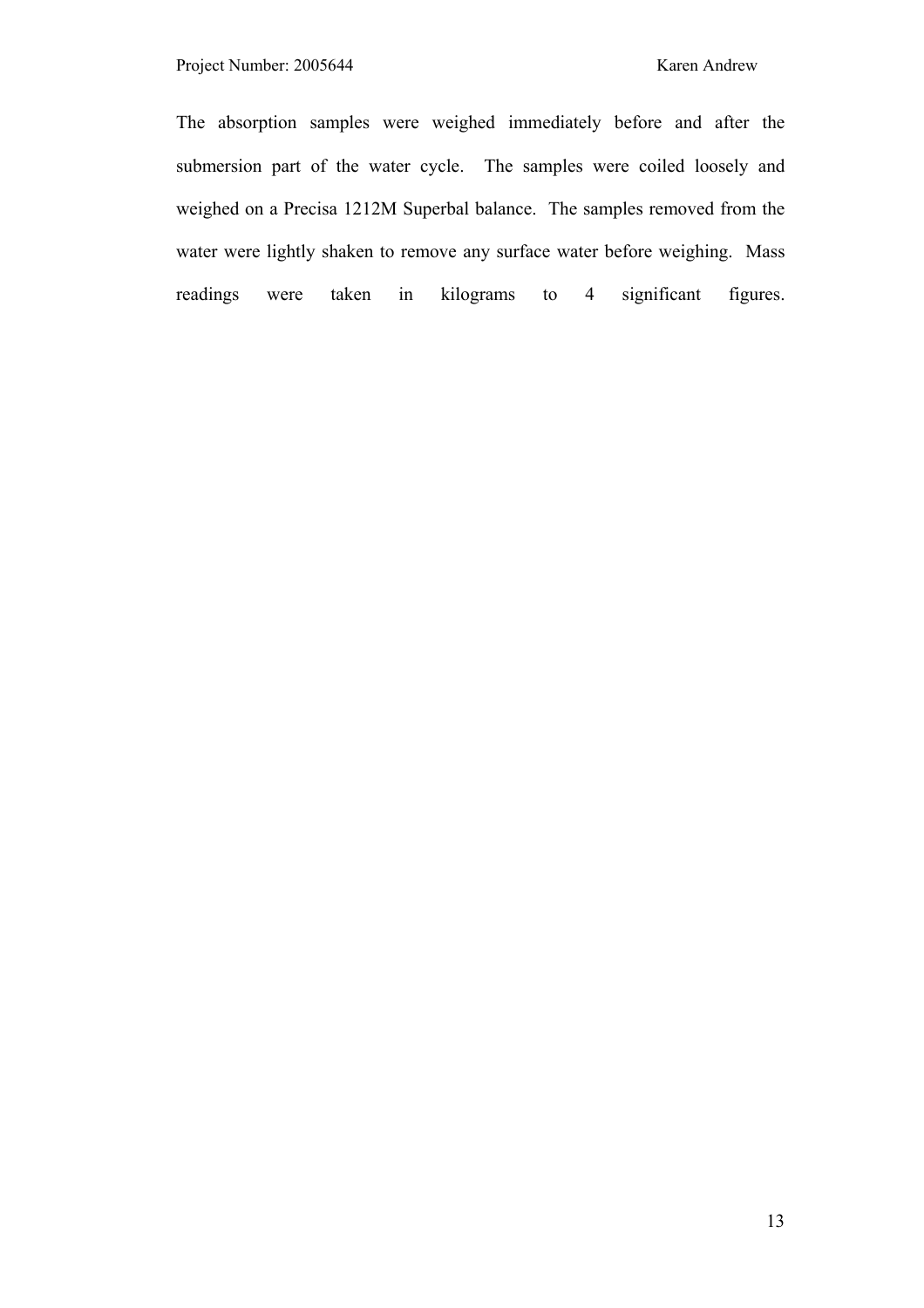## **3.0 Results**

#### **3.1 Analysis Method**

The breaking load and extensions for each sample were noted. The breaking loads used for calculating average values were taken from the analogue readings since the digital measurements were only taken every 3 seconds. The digital system did not always take readings at the precise point where the ropes failed. However the most appropriate analogue scale was unavailable for the non-dry treated sample tests, as it was broken, so these results were not as accurate as they could have been. All readings were taken in pounds; these were converted to Newtons for the analysis.

The mean breaking loads and strain were calculated from the data. Strand modulus is the rope and wire equivalent of Young's modulus for solids. The mean strand modulus was calculated from the digital data at 1800 lbs.

It was decided to use the standard deviations of sample sets to compare the significance of the results. A 95% confidence level for the sample size was thought to be adequate, this equates to  $\pm 2.5$  standard deviations. Graphs were then produced incorporating the standard deviation as error bars, to compare the sample results to the baseline results.

The sample standard deviation was taken as follows from a statistics book by Montgomery **[10]**.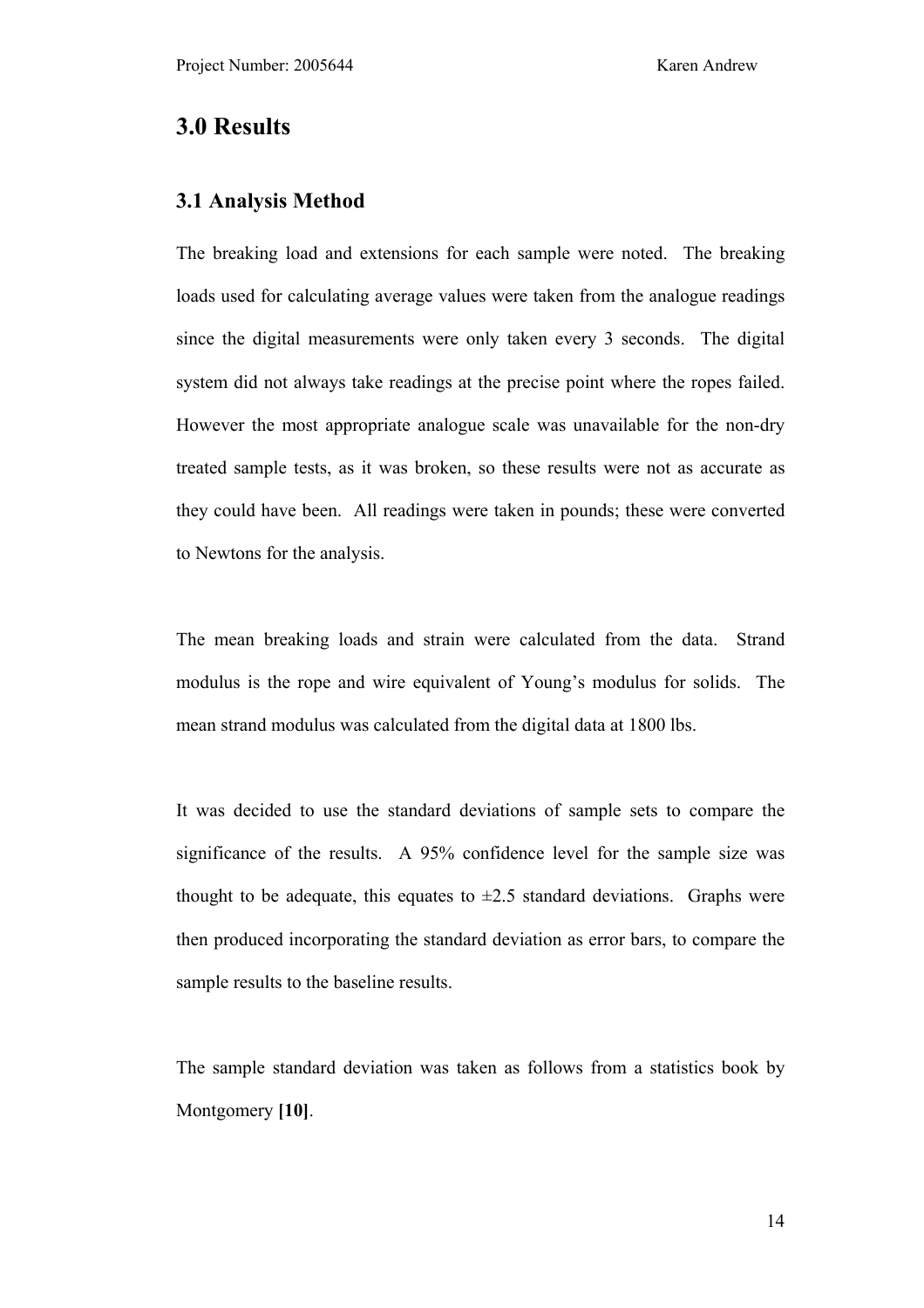$$
s^2 = \frac{\sum (x - \overline{x})^2}{n-1}
$$

The mean values for each cycle of absorption data was calculated and graphed. Wet and dry results were graphed on separate diagrams.

### **3.2 Results**

The results from the analysis can be found in the figures below. The data from which these figures were produced can be seen in the appendix.



#### **3.2.1 Non-Dry Treated Samples**

**Figure 3 - Mean breaking loads of non-dry treated conditioned samples**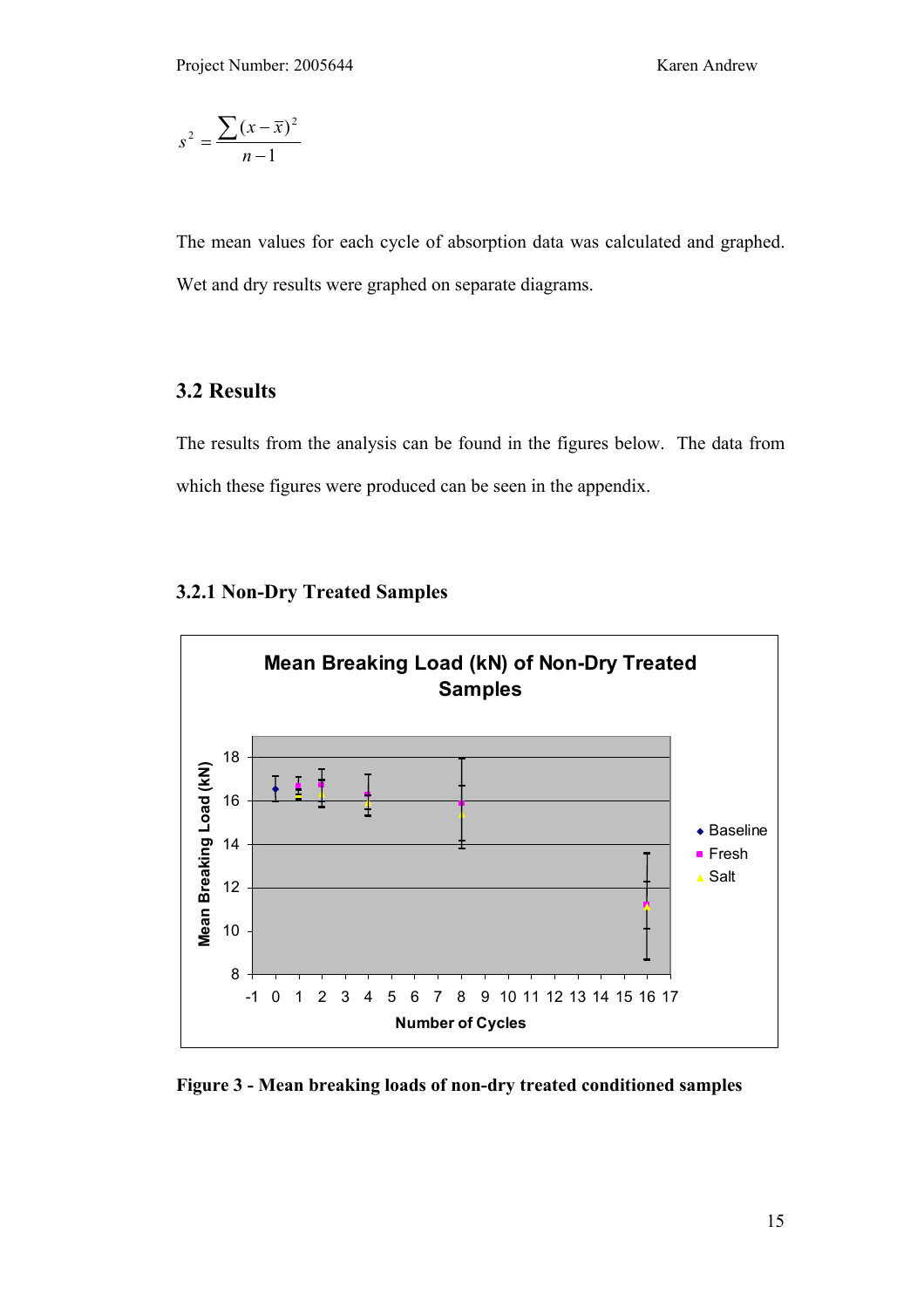





**Figure 5 - Mean strand modulus measured at 1800lbs for non-dry treated samples, excluding sample sets C1 and C2**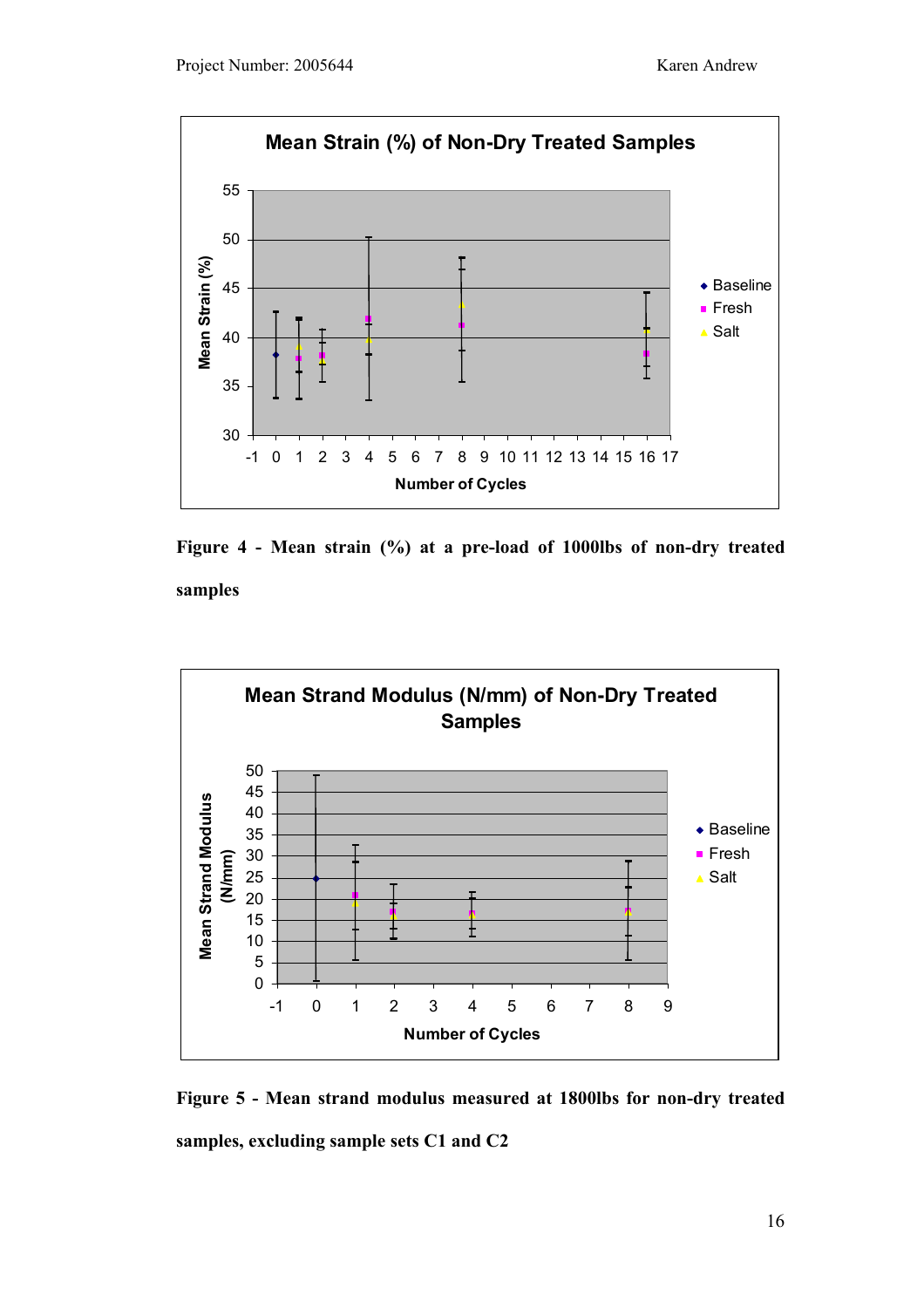





**Figure 7 - Average wet mass for fresh and salt water non-dry treated samples for each conditioning cycle**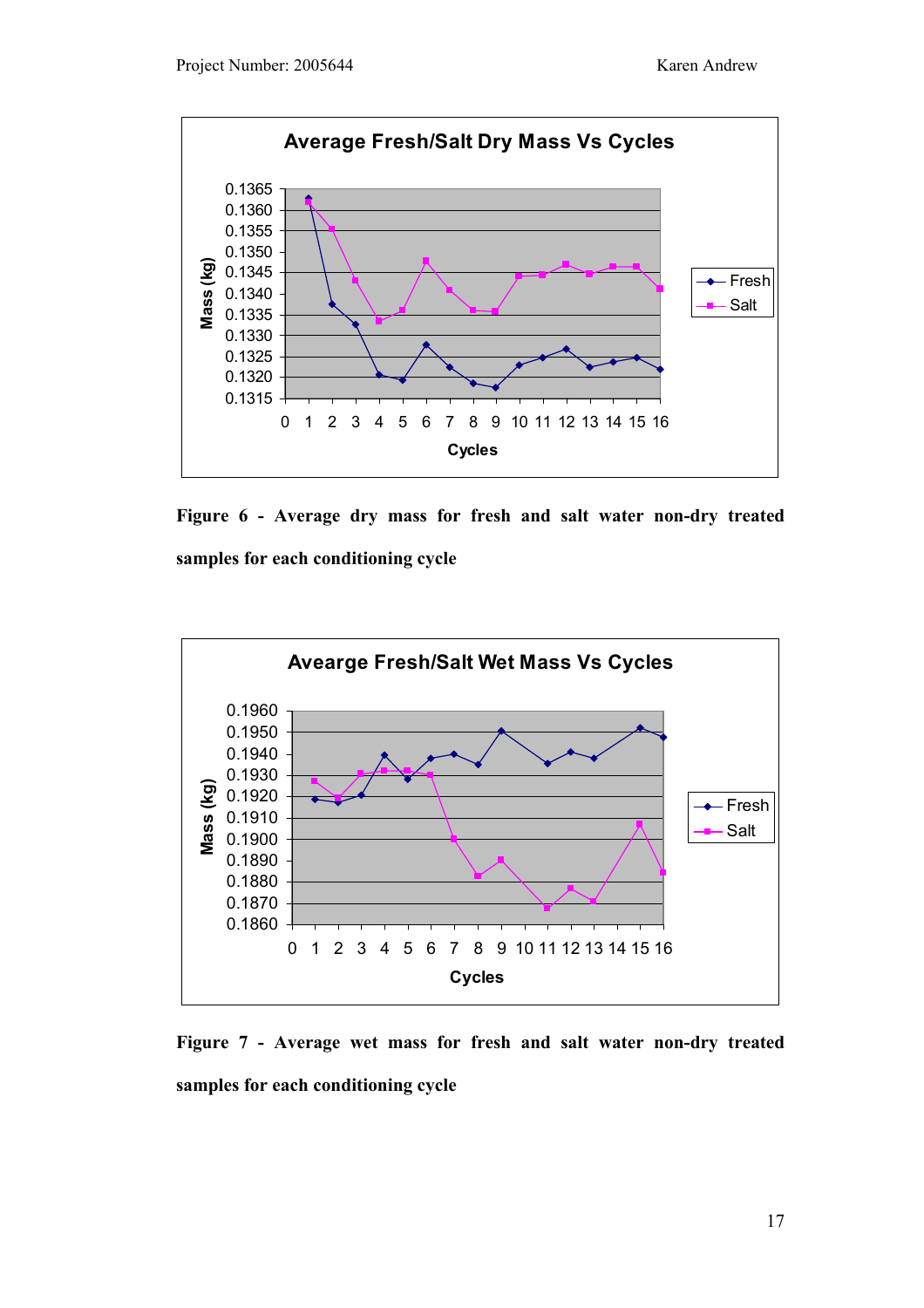#### **3.2.2 Dry Treated Samples**

Tests on samples sets I, J and K were not carried out due to a lack of time. This occurred when the Tinius Olsen 81000 tensile testing machine was moved location. It meant that it was more difficult than usual to get testing time with Mr. A. Crockett as the move had put him behind with his own work. From reviewing the results from the non-dry treated samples it was decided that sample sets I, J and K were not likely to give any remarkable results.



**Figure 8 - Mean breaking loads of dry treated conditioned samples**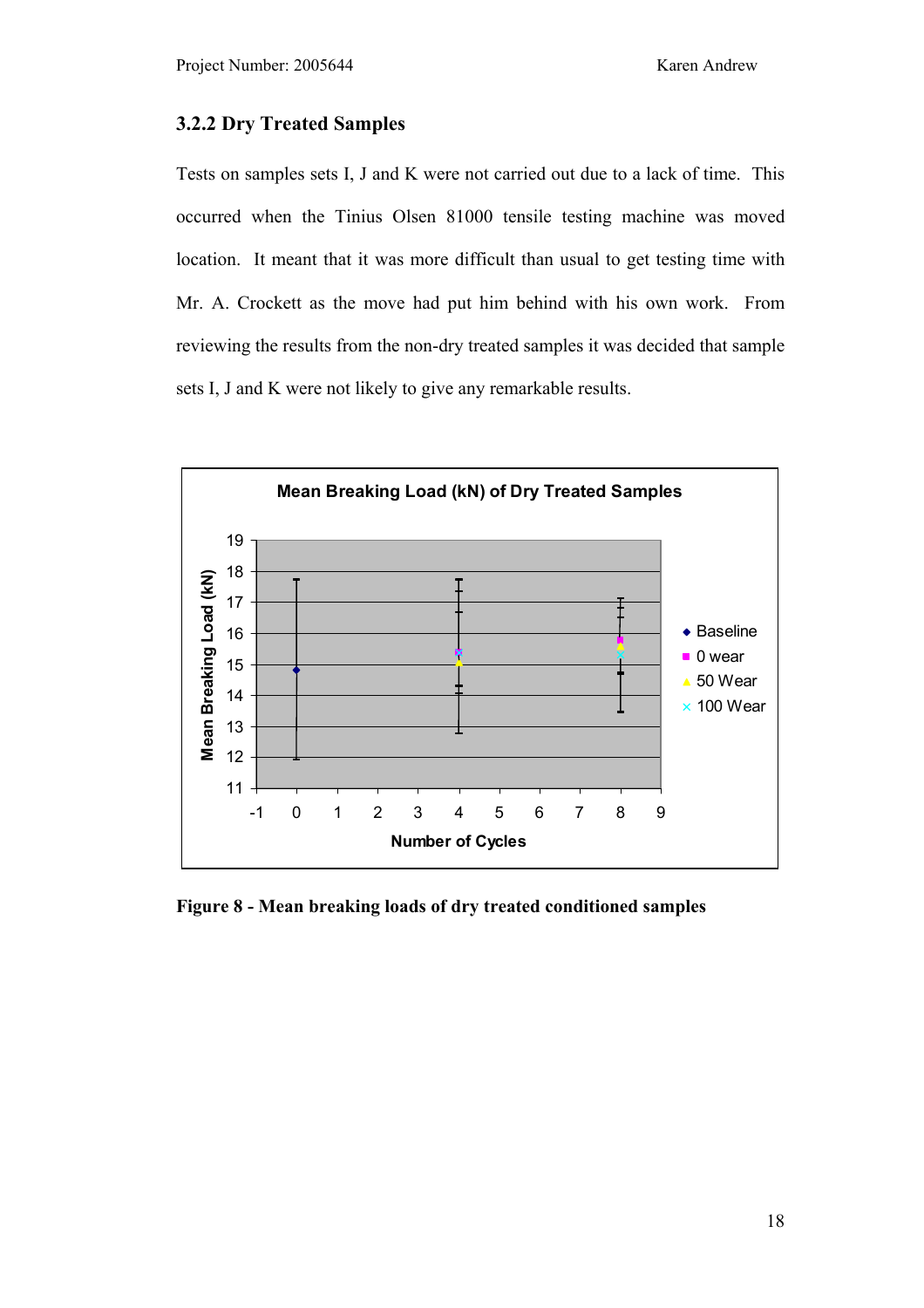

**Figure 9 - Mean strain (%) at a pre-load of 1000lbs of dry treated samples** 



**Figure 10 - Mean strand modulus measured at 1800lbs for dry treated samples**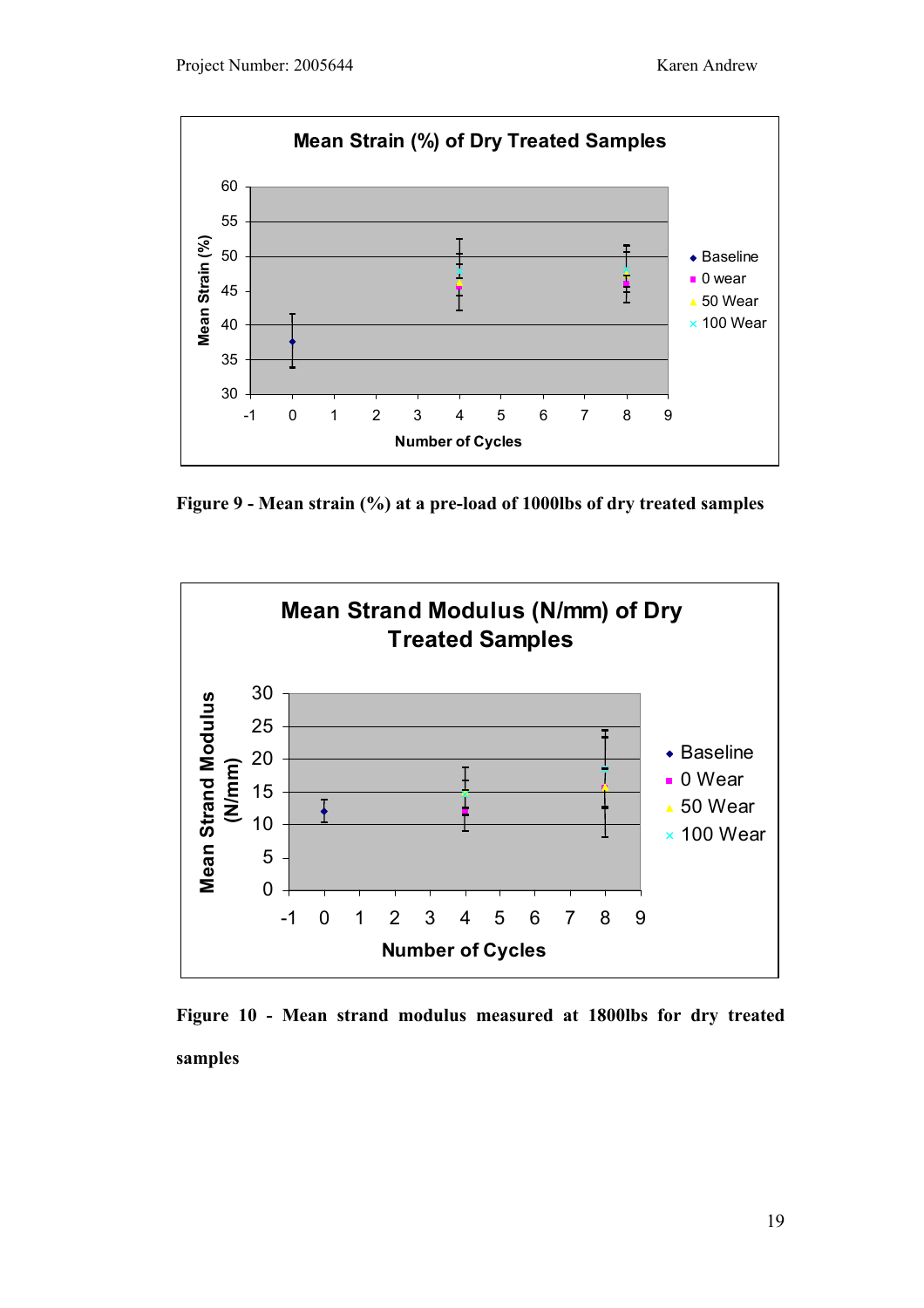

**Figure 11 - Average dry mass for dry treated samples for each conditioning cycle** 



**Figure 12 - Average wet mass for dry treated samples for each conditioning** 

**cycle**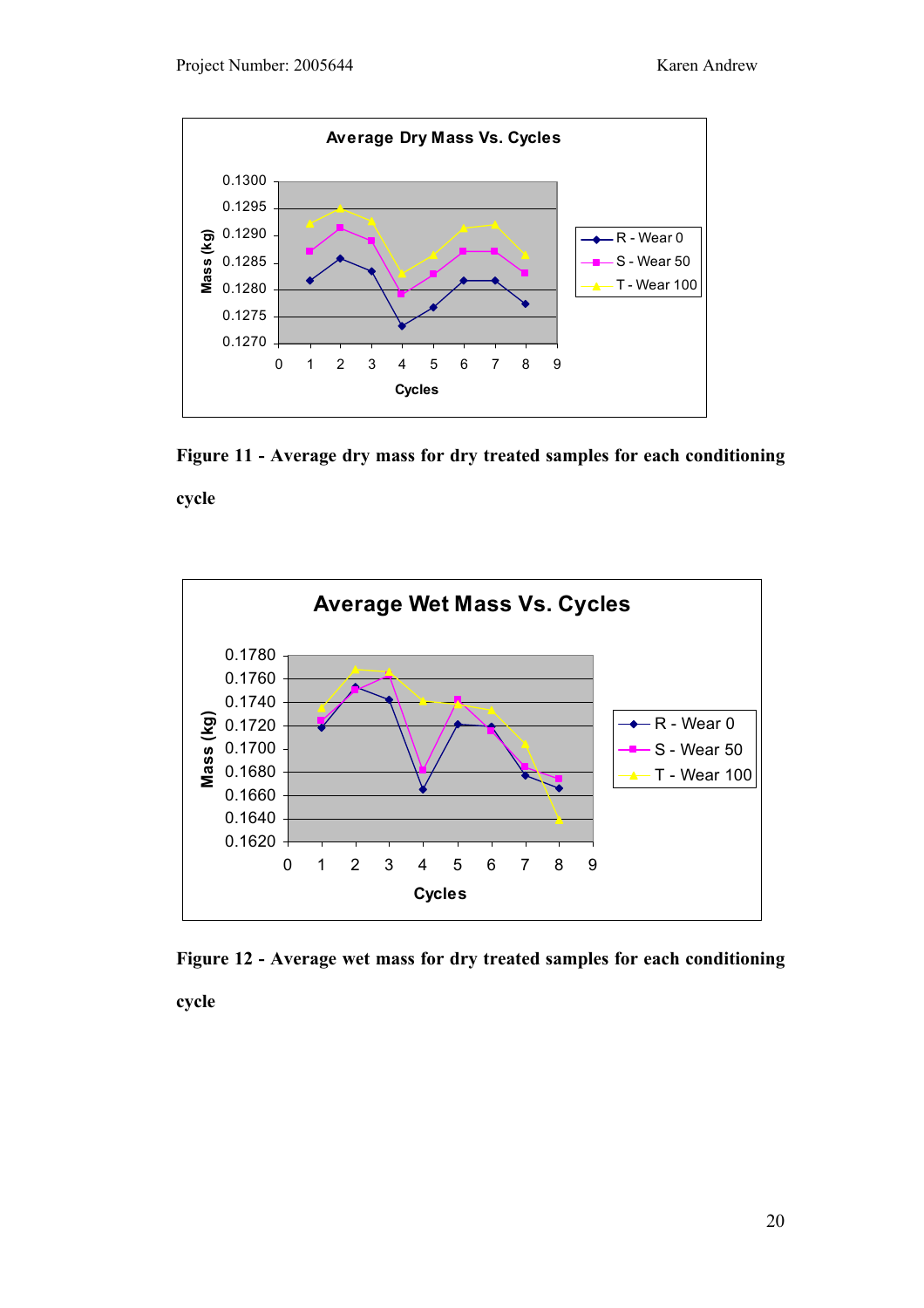## **4.0 Discussions**

#### **4.1 Non-Dry Treated Samples**

#### **4.1.1 Fresh Water Samples**

It can be seen from figure 3 that the first 8 water cycles have very little effect on the mean breaking load of the samples. After the  $8<sup>th</sup>$  cycle the mean breaking load has lowered by only 0.7 kN which is deemed to be fairly insignificant. After 16 cycles the ropes have lost 32.3% of their strength. This suggests that the plasticization of the nylon when wet, which reverses during drying **[7]**, becomes permanent over repeated wetting and drying cycles. Climbers should not be too concerned by this discovery, as no known rope has ever failed due to over loading. Dynamic loading over sharp edges is said to have accounted for all but two of the reported rope failures in the past 35 years **[2]**.

The mean extension over the 200mm gauge measurement at 1000 lbs increases up to 8 cycles and returns to baseline values at 16 cycles. At 8 cycles the mean elongation is only 6mm longer than baseline. In figure 4, with 95% confidence level, there is no difference in the results of mean strain for the various water cycles.

Figure 5 shows mean strand modulus at 1800lbs, which appears to lower over cycles 1 to 4 and levels out by cycle 8, but with 95% confidence levels these results become insignificant. Data for cycle 16 was not included since during testing there was considerably more friction in the system which caused the ropes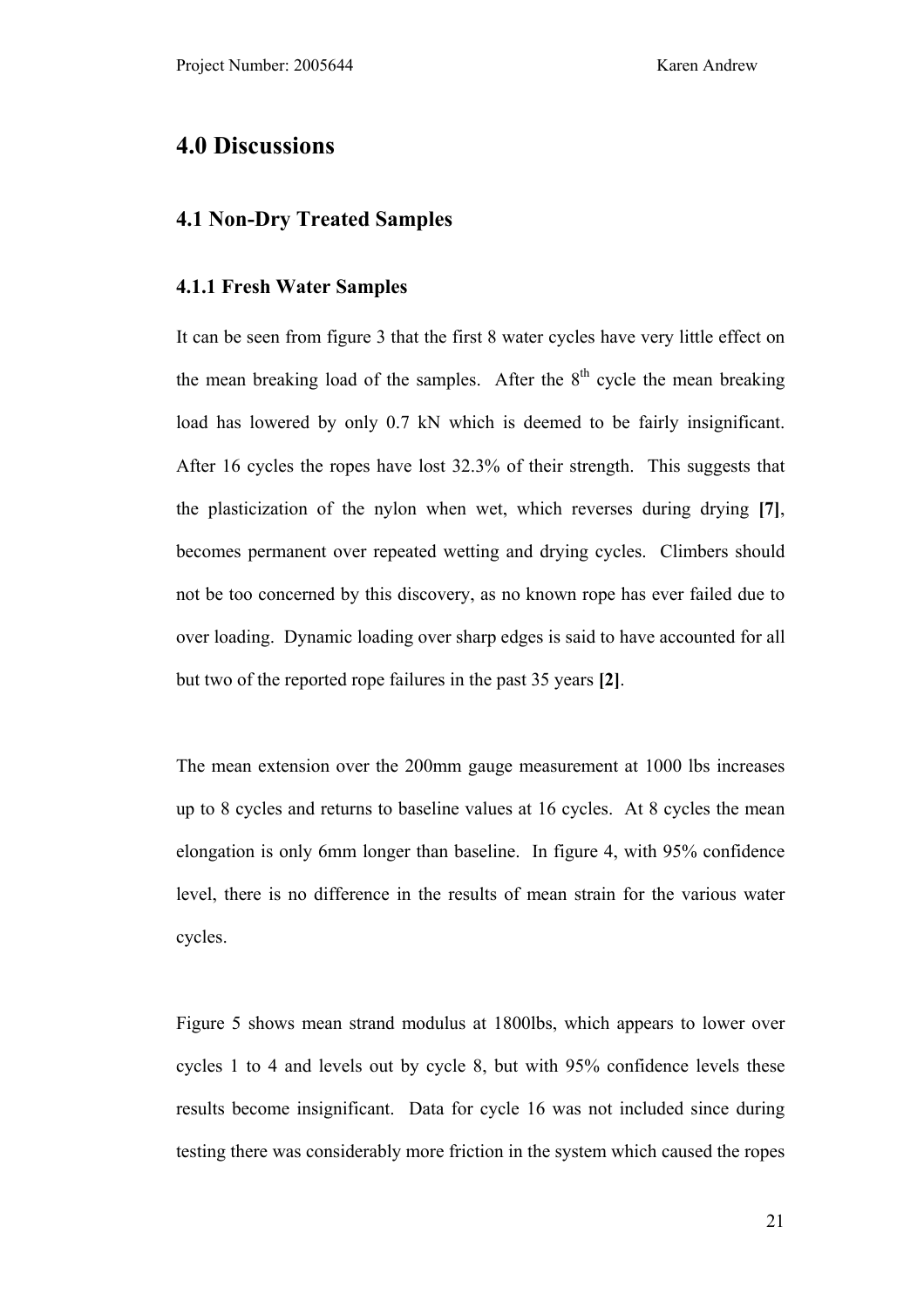to stretch unsteadily while the load was being applied. This meant that the load being applied was constantly changing and smooth load/extension graphs were not obtained, and thus a tangent relating to strand modulus could not be obtained.

The absorption data results in figures 6 and 7 shows that the ropes lose mass over the first few cycles of the conditioning before levelling out and also that the ropes gradually increase water absorption. In the first 4 cycles something appears to be washing out of the ropes. After consulting the Mammut product literature it was found that the ropes have a Teflon coating. This coating is applied to the individual rope strands in order to minimise chafing and improve friction co-efficiency. Loading e.g. through a fall, is uniformly distributed through each individual filament, thereby optimising performance **[11]**. From the results it would seem that this Teflon coating is washing off the rope filaments. Over the 16 cycles the samples lose 3% of there original mass.

In figure 6 a small peak in the mass can be seen at cycle 6. Cycle 5 was when the majority of the samples started conditioning, so there would have been a much higher concentration of Teflon in the water, which could have been absorbed by the absorption samples. This would then have shown up in the dry mass of cycle 6.

Figure 7 shows the samples gradually absorbing more water with the increase of cycles. This could be due to the removal of Teflon allowing for the nylon to absorb more water, but that does not explain the gradual nature by which it happens, since the Teflon appears to be washed out in the first 4-5 cycles.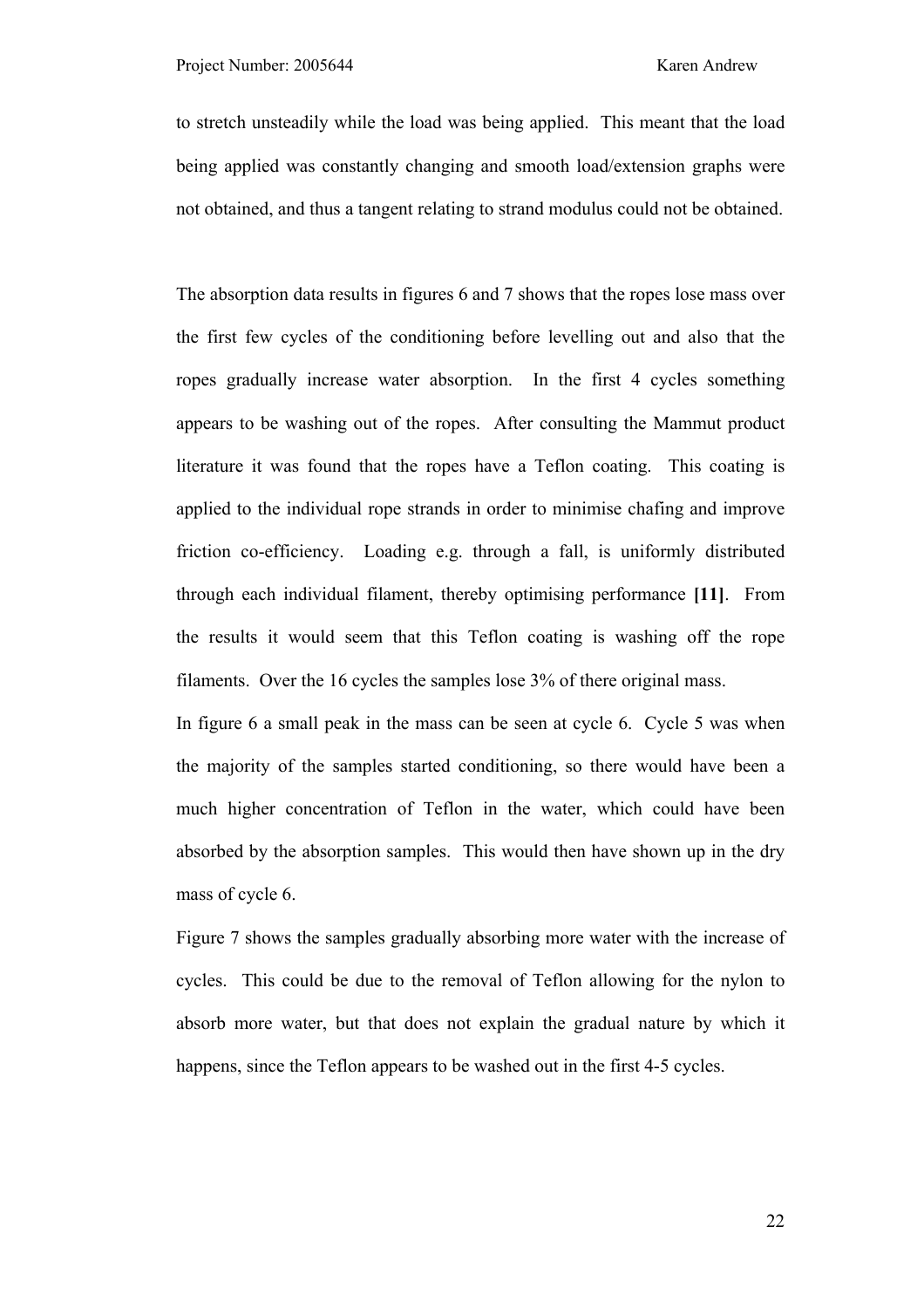#### **4.1.2 Salt Water Samples**

The good news for climbers is shown in figure 3; the results indicate that the salt in sea water is not critical to the strength of the rope. On average salt water samples were only 0.34 kN weaker than their fresh water counterparts. This means that climbing on sea cliffs is no more harmful to ropes than climbing on inland crags.

As with fresh water samples the mean strain data, shown in figure 4, only varies slightly from baseline and with 95% confidence levels do not produce significant results. The same is true for the mean strand modulus results in figure 5.

The salt water results in figure 6 show that they follow the exact same pattern as the fresh water results, again likely due to the removal of Teflon, but on average they only lose 1.5% of their original mass. Investigating mean mass between cycles 4-16 finds the dry mass is 0.1342 kg, wet mass is 0.1897 kg and mass of water absorbed is 0.0555 kg. The salinity of the water was an average of 0.0305 kg/litre **[12]**, so every litre of water contained 3.05% salt, this equates to 0.0017 kg per rope sample. The difference in mean mass between the dry salt and fresh samples is 0.0018 kg. In actual fact the salt samples do not lose less mass than the fresh samples, instead they lose the same amount of mass, but then gain 1.5% of their original weight in salt and minerals from the sea water solution. There is also the possibility that the salt water samples do not fully dry out in the core due to the hydroscopic properties of the salt.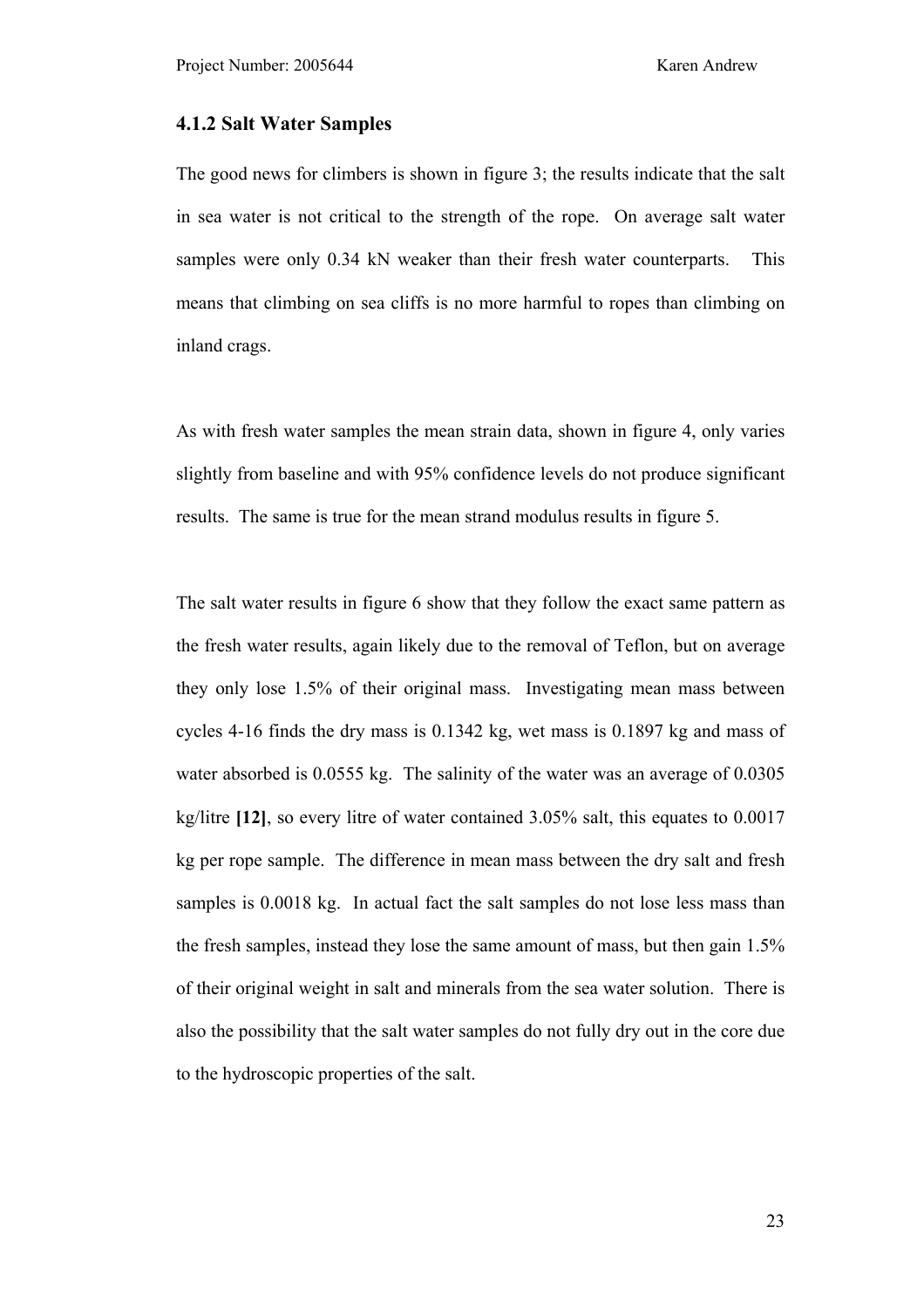Figure 7 shows the wet mass of the salt samples, up until cycle 6 the water uptake of the samples is fairly steady, it then drops suddenly and becomes quite erratic. No explanation can be found for the results.

#### **4.2 Dry Treated Samples**

There are insignificant differences in the mean breaking load, figure 8, between the baseline and conditioned samples. The wear and water conditioning can be said to have had no effect on the strength of the samples. One possible reason for this is very likely to be the crudeness of the wear conditioning treatment. The treatment was a very poor simulation of belaying/abseiling as there was no load on the rope and thus very little friction in the system, friction is the most damaging aspect of normal use on rope. This was recognised as a possible problem and the number of cycles was increased to try and combat this, however this seems to have failed. It was beyond the scope of this study to design a system that would accurately simulate belaying/abseiling; this could be an area of further study. The baseline strength is almost 2 kN lower that the baseline samples of the non-dry treated rope. Both ropes have exactly the same mass per unit length, 48 g/m. For the dry treated rope to still have the same weight as the non-dry treated rope, it must have fractionally less mass of nylon. With having slightly less material to carry the load, it would be expected that the rope would be slightly weaker.

Even with the poor wear conditioning treatment, mean strain results, figure 9, seem to be significant. After 4 cycles the mean strain has increased from 37.7% to 46.5%, a 8.8% increase, this must be attributed to the water conditioning.

24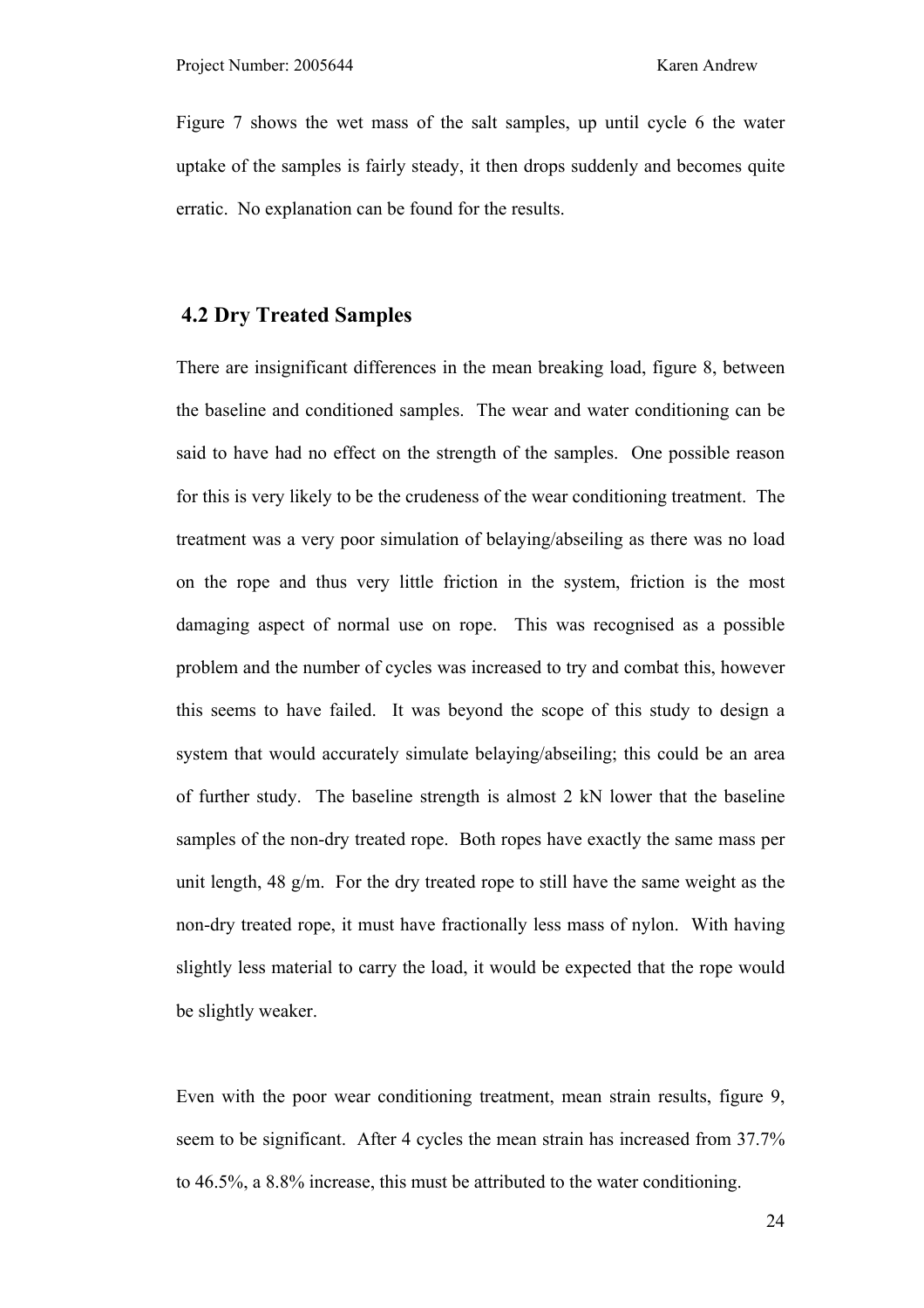There was a slight increase in the mean strand modulus, but again nothing significant, figure 10.

From the average dry mass data, figure 11, it appears that the wear conditioning somehow altered the mass per unit length. The more wear cycles the rope underwent, the more positive the effect on the sample mass. No explanation can be found for this occurrence. Apart from this difference in initial mass, the samples have an identical dry mass versus cycle's plot. There is also no apparent explanation for the behaviour of the samples absorption characteristics, figure 12. Initially, the samples wet mass increases before decreasing after cycle 3. A reason for the sudden trough experienced by the 0 wear and 50 wear samples at cycle 4 can not be rationalized.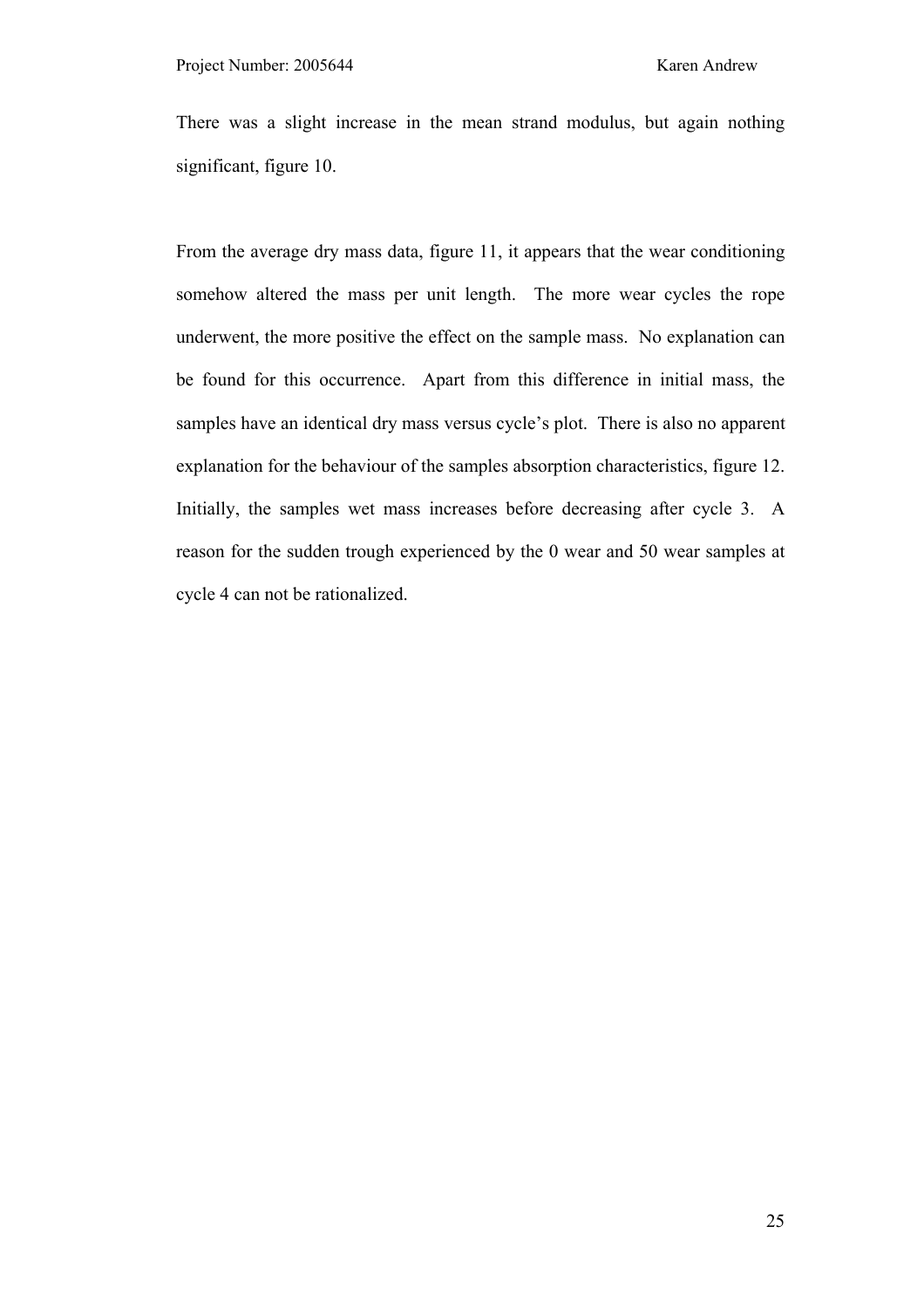## **5.0 Conclusions**

 The project was limited in its scope mainly due to time constraints. Given more time it is recommended that more samples be tested to decrease the effect of scatter in the data.

Further studies may wish to investigate how similarly conditioned samples behave when dynamically tested. A more extensive study of dry treated ropes could also be undertaken, examining how wear affects water absorption in the long term. This would involve the development of a system to accurately simulate belaying and abseiling.

The most significant results returned were:

- 1. Plasticization of nylon when wet becomes permanent with repeated wetting and drying cycles.
- 2. Strain in non-dry treated rope is unaffected by water conditioning.
- 3. Non-dry treated ropes lose mass with water conditioning, 3% in fresh water and 1.5% in salt water of their original mass.
- 4. Mass loss of non-dry treated ropes can be accounted for by the removal of Teflon from individual nylon fibres.
- 5. Rope samples retain salt content of salt water absorbed when dried.
- 6. The presence of salt in non-dry treated samples had no effect on strength.
- 7. Over repeated water conditioning, fresh water samples increase absorbency and salt water samples decrease absorbency.
- 8. Combined wear and water conditioning has no effect on strength of dry treated ropes.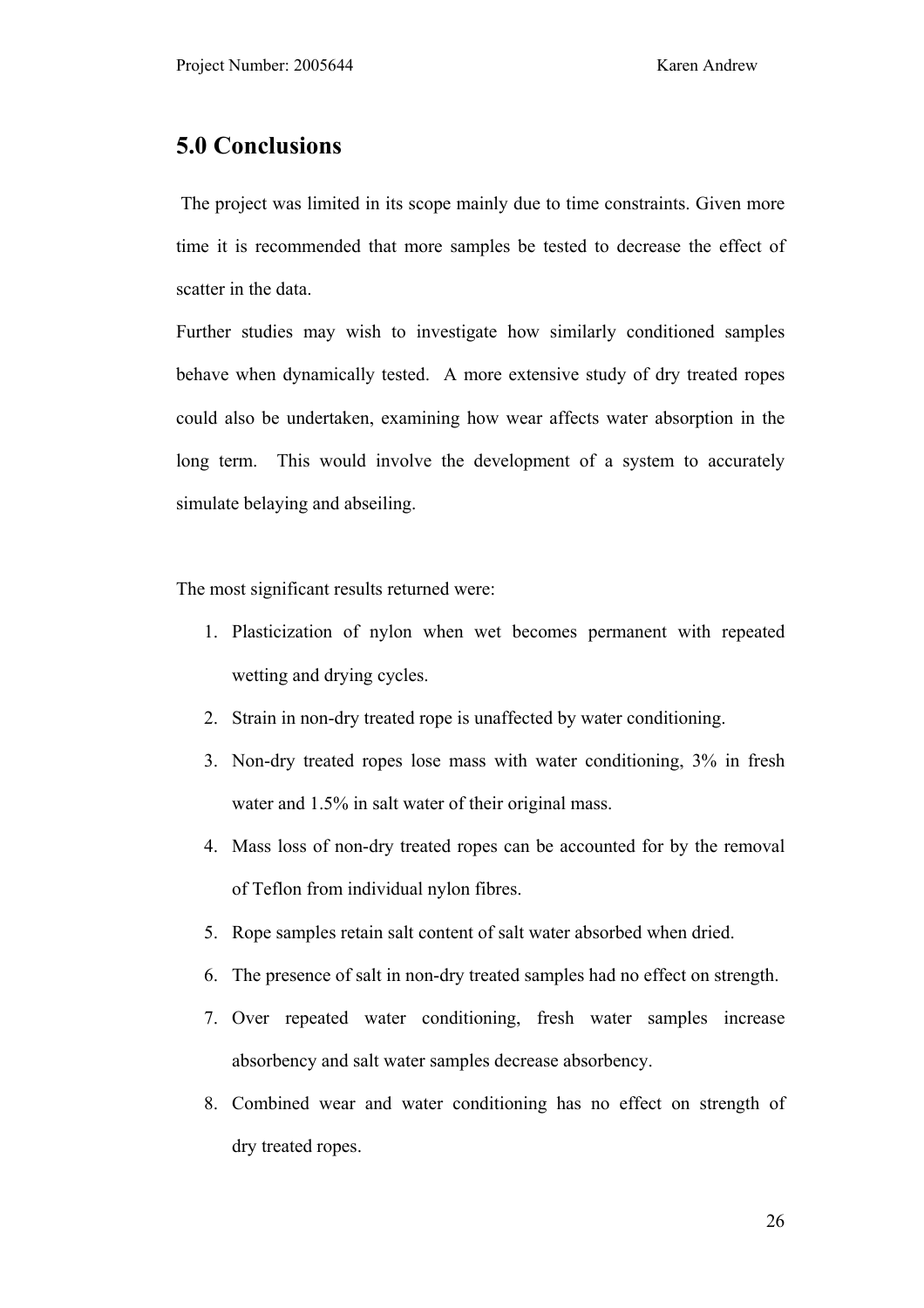- 9. Combined wear and water conditioning caused a 8.8% increase in strain over 4 water cycles in dry treated ropes.
- 10. Wear conditioning altered the mass per unit length of dry treated samples.
- 11. None of the conditioning treatments had any effect on the strand modulus of either the non-dry or dry treated samples.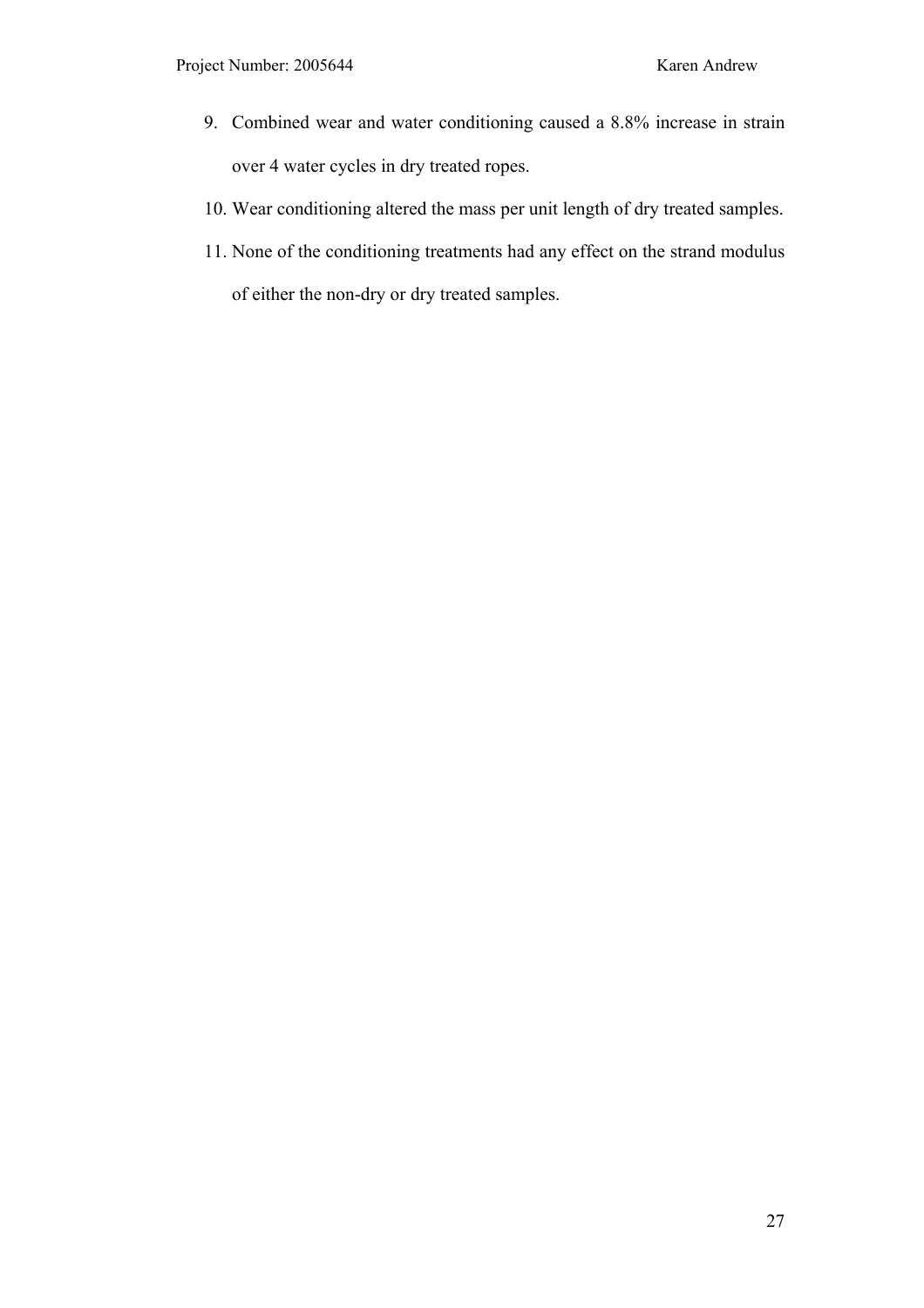## **Acknowledgements**

The author would like to extend thanks to her supervisor Dr A. J. McLaren for all the support and guidance throughout the duration of the study.

Thanks to Mr. A. Crockett for his time and support while running testing.

Mr. E. Duncan and Mr. M. Rooney for their advice and support with laboratory equipment and testing facilities.

Strathclyde University Canoe Club for equipment they supplied.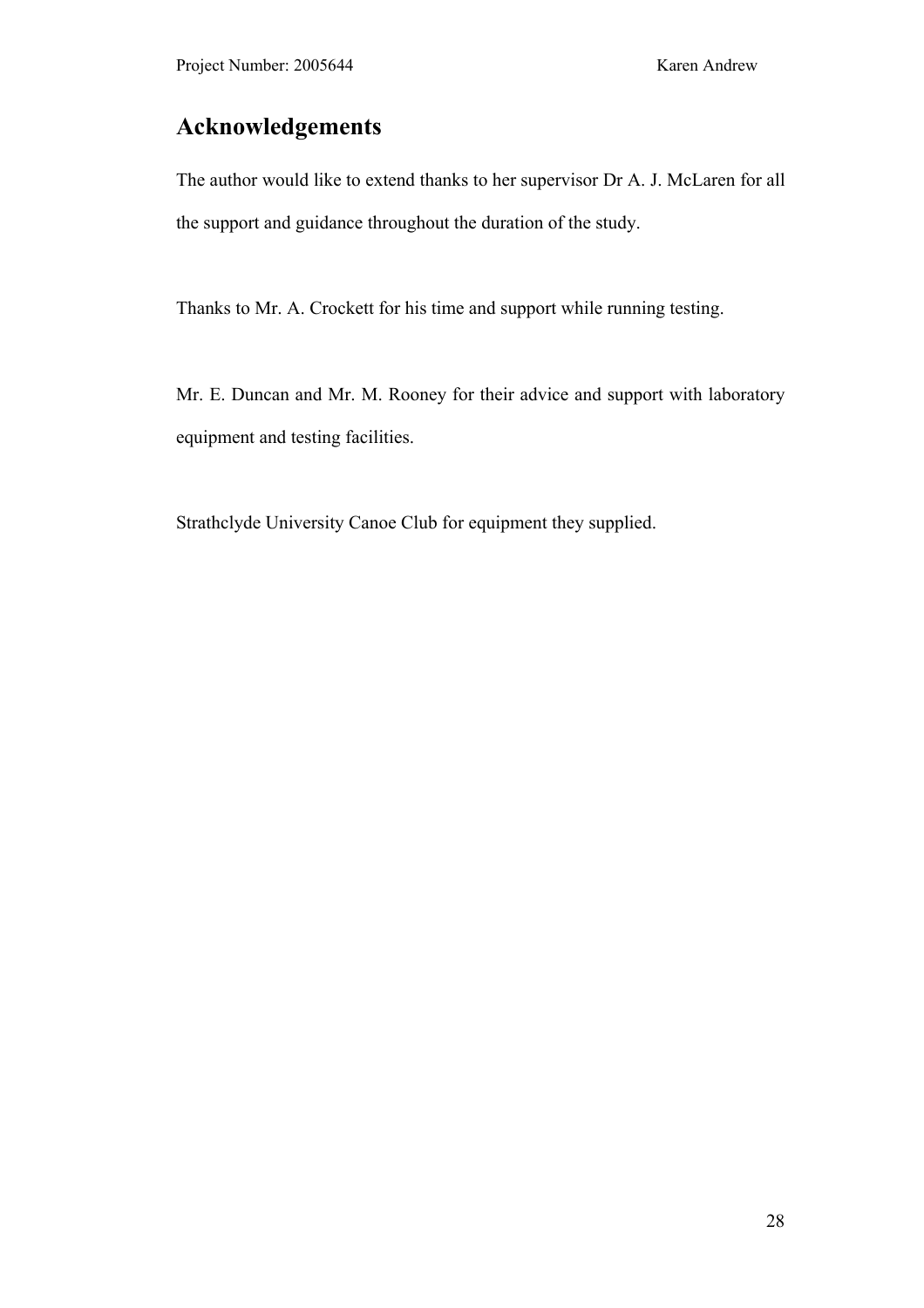## **References**

**1** Contugo, S., Mensitieri, G., Musto, P. and Nicolais, L., "Water Sorption and Transport in Polymers", In Proceedings of Nylon and Ropes Conference, Turin, 8-9 March 2002

**2** McLaren, A., J., "Design and Performance of Ropes for Climbing and Sailing", Paper submitted to Special Issue of the Journal of Materials: Design and Applications, 16th September 2005

**3** Blackford, J., R., "Materials in Mountaineering", Materials in Sports Equipment, Woodhead Publishing Ltd., Cambridge, 2003

**4** Ernst, E., "Polyamide 6. The Right Raw Material for Ropes: It's Production and Technical Characteristics", In Proceedings of Nylon and Ropes Conference, Turin, 8-9 March 2002

**5** Signoretti, G., "The Influence of Water, Ice and Sunlight on the Dynamic Performance of Mountaineering Ropes", Commission for Materials and Techniques, Italian Alpine Club, March 2002

**6** Fronzaglia, W., J., "Determination of Dry Coating: Effectiveness against Water Impregnation. An Examination of Various Testing Methods", In Proceedings of Nylon and Ropes Conference, Turin, 8-9 March 2002

**7** Smith, M., "An Assessment of the Effects of Environmental Conditions on the Performance of Dynamic Climbing Ropes", 2005

**8** BS EN 892, "Mountaineering equipment - Dynamic mountaineering ropes - Safety requirements and test methods", June 1997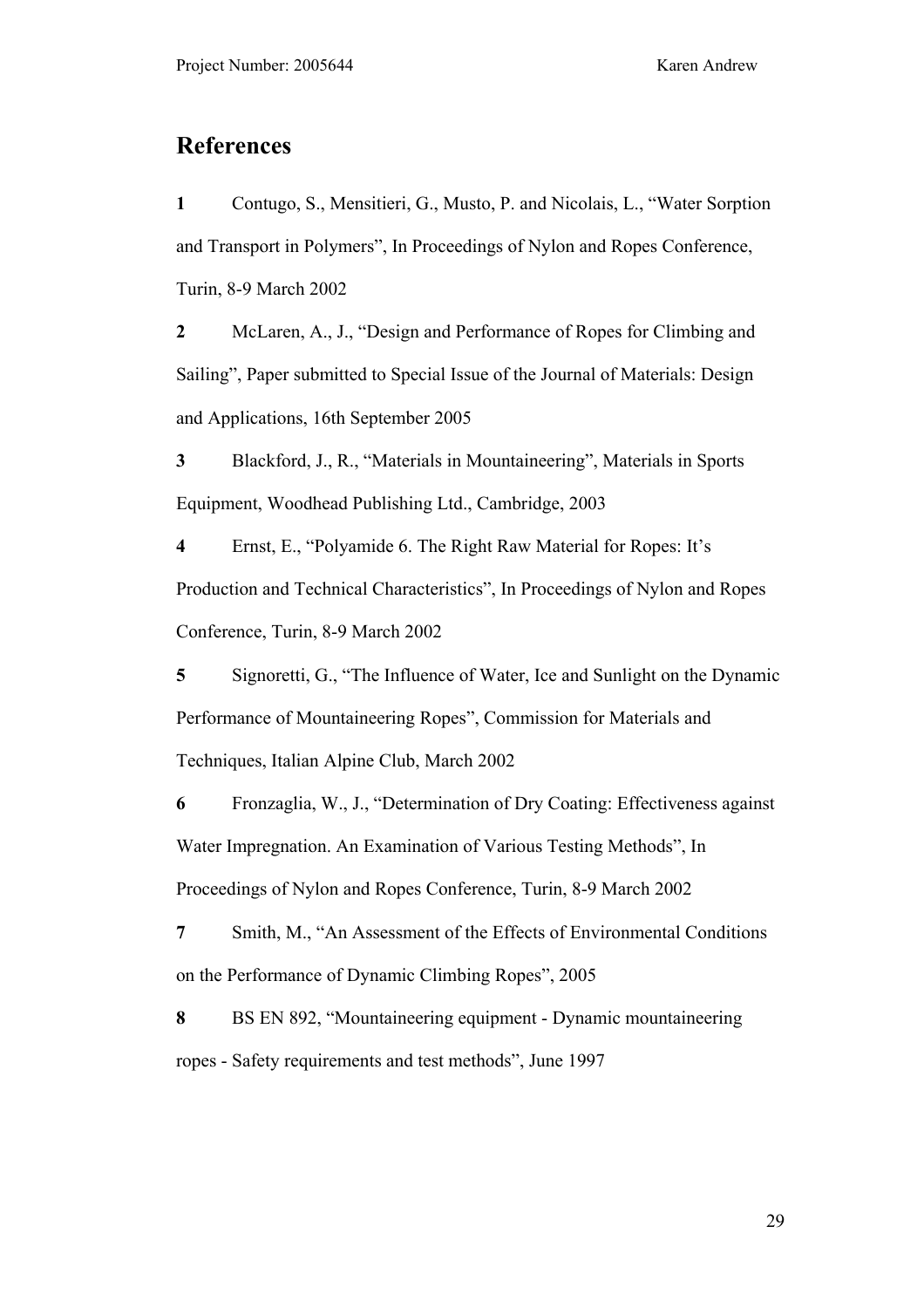**9** Casavola, P. and Zanantoni, C., "Rope testing and wear: equipment of the CMT", Commission for Materials and Techniques, Italian Alpine Club, March 2002

**10** Montgomery, D., Runger, G. and Hubele, N., "Engineering Statistics", Chichester: Wiley, 2004

**11** Mammut, "Rope", Mammut Sports Group AG, Switzerland, 2004

**12** Seahorse Aquarium Supplies Company website,

http://www.seahorse-nw.com/Specific\_gravity.html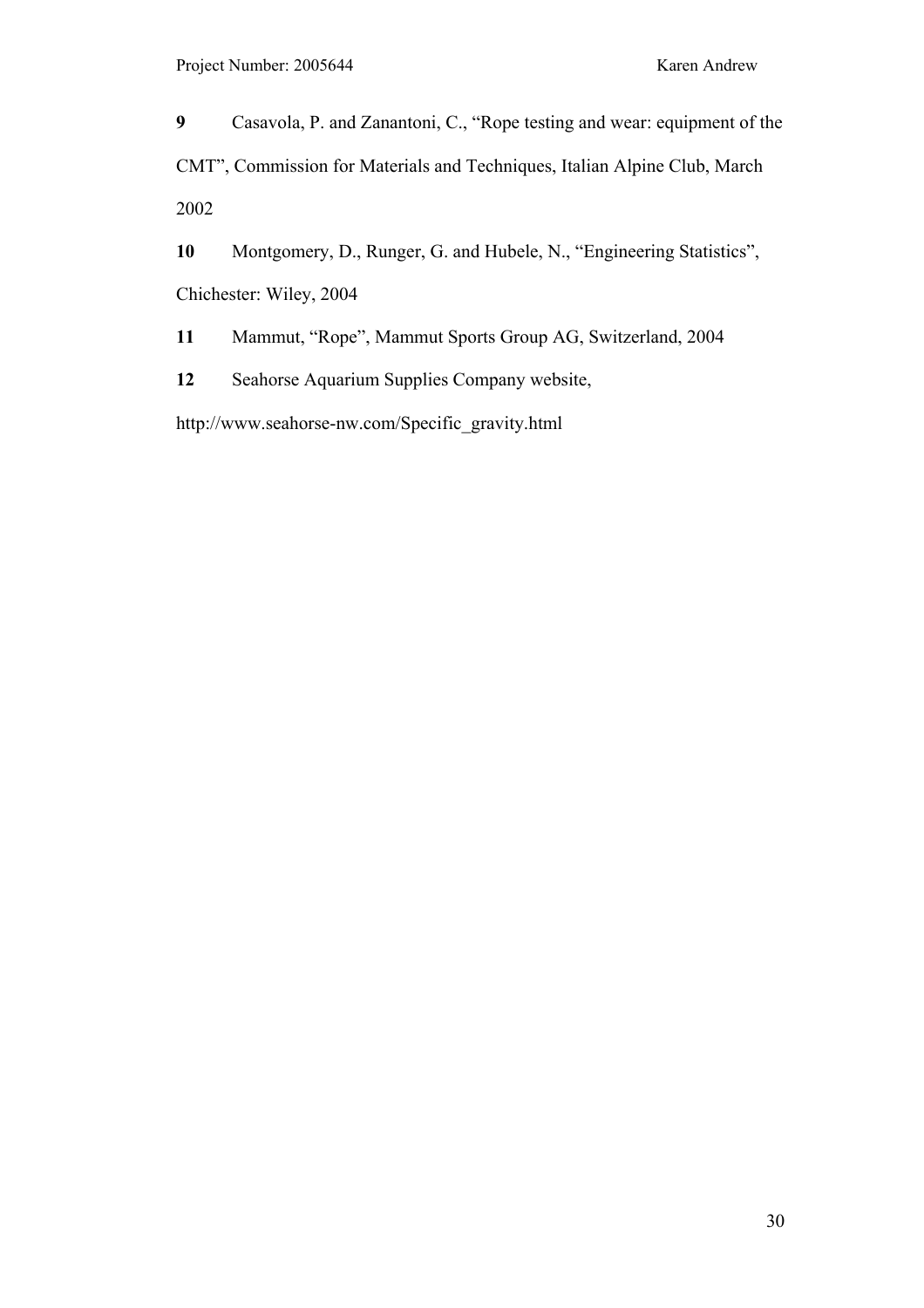## **Appendix - Tables**

| <b>Material</b>        | Polyamide 6 (Nylon) |  |  |
|------------------------|---------------------|--|--|
| Nominal diameter       | 8.5 mm              |  |  |
| Number of UIAA falls   | $12 - 13$           |  |  |
| Weight per metre       | 48 g/m              |  |  |
| Impact force           | 6.4 kN              |  |  |
| Elongation in use      | 9.00%               |  |  |
| Elongation at 1st fall | 30%                 |  |  |
| Sheath slippage        | $0 \text{ mm}$      |  |  |
| Proportion of sheath   | 49%                 |  |  |

|  |  |  |  |  |  | Table 2 - Technical data for Mammut Genesis non-dry treated and |
|--|--|--|--|--|--|-----------------------------------------------------------------|
|--|--|--|--|--|--|-----------------------------------------------------------------|

### **superDRY half rope used for conditioning**

|                | <b>Mean Breaking Load</b> |         | <b>Mean Strain</b> |          |
|----------------|---------------------------|---------|--------------------|----------|
| <b>Sample</b>  | (kN)                      | $2.5*S$ | ℅                  | $2.5*$ s |
| A              | 16.54                     | 0.57    | 38.2               | 4.4      |
| G <sub>1</sub> | 16.69                     | 0.39    | 37.8               | 4.2      |
| G <sub>2</sub> | 16.28                     | 0.23    | 39.1               | 2.7      |
| F <sub>1</sub> | 16.72                     | 0.74    | 38.1               | 2.7      |
| F <sub>2</sub> | 16.33                     | 0.63    | 37.6               | 1.8      |
| E1             | 16.28                     | 0.96    | 41.8               | 8.3      |
| E <sub>2</sub> | 15.93                     | 0.30    | 39.8               | 1.5      |
| D <sub>1</sub> | 15.87                     | 2.07    | 41.2               | 5.7      |
| D <sub>2</sub> | 15.40                     | 1.27    | 43.3               | 4.7      |
| C <sub>1</sub> | 11.20                     | 1.09    | 38.3               | 2.6      |
| C <sub>2</sub> | 11.12                     | 2.46    | 40.8               | 3.8      |

**for non-dry treated samples**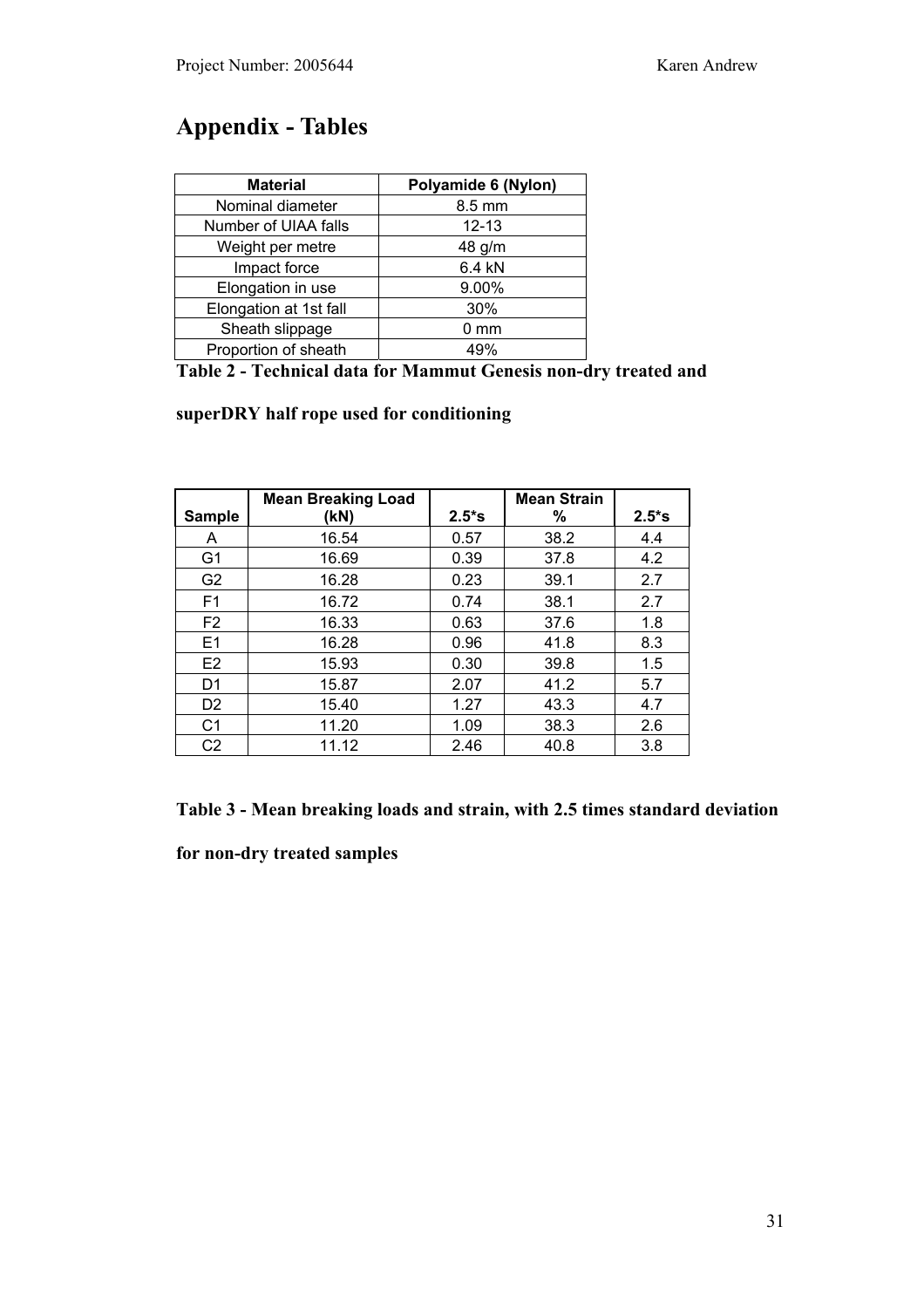| Cycle |                      | <b>Dry</b> | Wet    |        |  |
|-------|----------------------|------------|--------|--------|--|
|       | Fresh<br><b>Salt</b> |            | Fresh  | Salt   |  |
| 1     | 0.1363               | 0.1362     | 0.1919 | 0.1927 |  |
| 2     | 0.1337               | 0.1355     | 0.1917 | 0.1919 |  |
| 3     | 0.1333               | 0.1343     | 0.1921 | 0.1931 |  |
| 4     | 0.1321               | 0.1333     | 0.1939 | 0.1932 |  |
| 5     | 0.1319               | 0.1336     | 0.1928 | 0.1932 |  |
| 6     | 0.1328               | 0.1348     | 0.1938 | 0.1930 |  |
| 7     | 0.1322               | 0.1341     | 0.1940 | 0.1900 |  |
| 8     | 0.1319               | 0.1336     | 0.1935 | 0.1883 |  |
| 9     | 0.1318               | 0.1336     | 0.1951 | 0.1890 |  |
| 10    | 0.1323               | 0.1344     | 0.0000 | 0.0000 |  |
| 11    | 0.1325               | 0.1344     | 0.1935 | 0.1867 |  |
| 12    | 0.1327               | 0.1347     | 0.1941 | 0.1877 |  |
| 13    | 0.1322               | 0.1345     | 0.1938 | 0.1871 |  |
| 14    | 0.1324               | 0.1346     | 0.0000 | 0.0000 |  |
| 15    | 0.1325               | 0.1346     | 0.1952 | 0.1907 |  |
| 16    | 0.1322               | 0.1341     | 0.1948 | 0.1884 |  |

**Table 4 – Average wet and dry mass (kg) of non-dry treated samples** 

| <b>Sample</b>        | <b>Mean Breaking</b><br>Load (kN) | $2.5*$ s | Mean Strain (%) | $2.5*$ s |
|----------------------|-----------------------------------|----------|-----------------|----------|
| H - Baseline         | 14.80                             | 2.90     | 37.67           | 3.93     |
| L - Water 4 Wear 0   | 15.35                             | 2.35     | 45.42           | 7.05     |
| M - Water 4 Wear 50  | 15.04                             | 2.29     | 46.17           | 4.08     |
| N - Water 4 Wear 100 | 15.35                             | 1.32     | 47.75           | 1.05     |
| O - Water 8 Wear 0   | 15.75                             | 1.05     | 45.92           | 1.23     |
| P - Water 8 Wear 50  | 15.58                             | 0.92     | 47.33           | 4.16     |
| Q - Water 8 Wear 100 | 15.29                             | 1.84     | 48.00           | 2.50     |

**Table 5 – Mean breaking loads and strain, with 2.5 times standard deviation** 

**for dry treated samples**